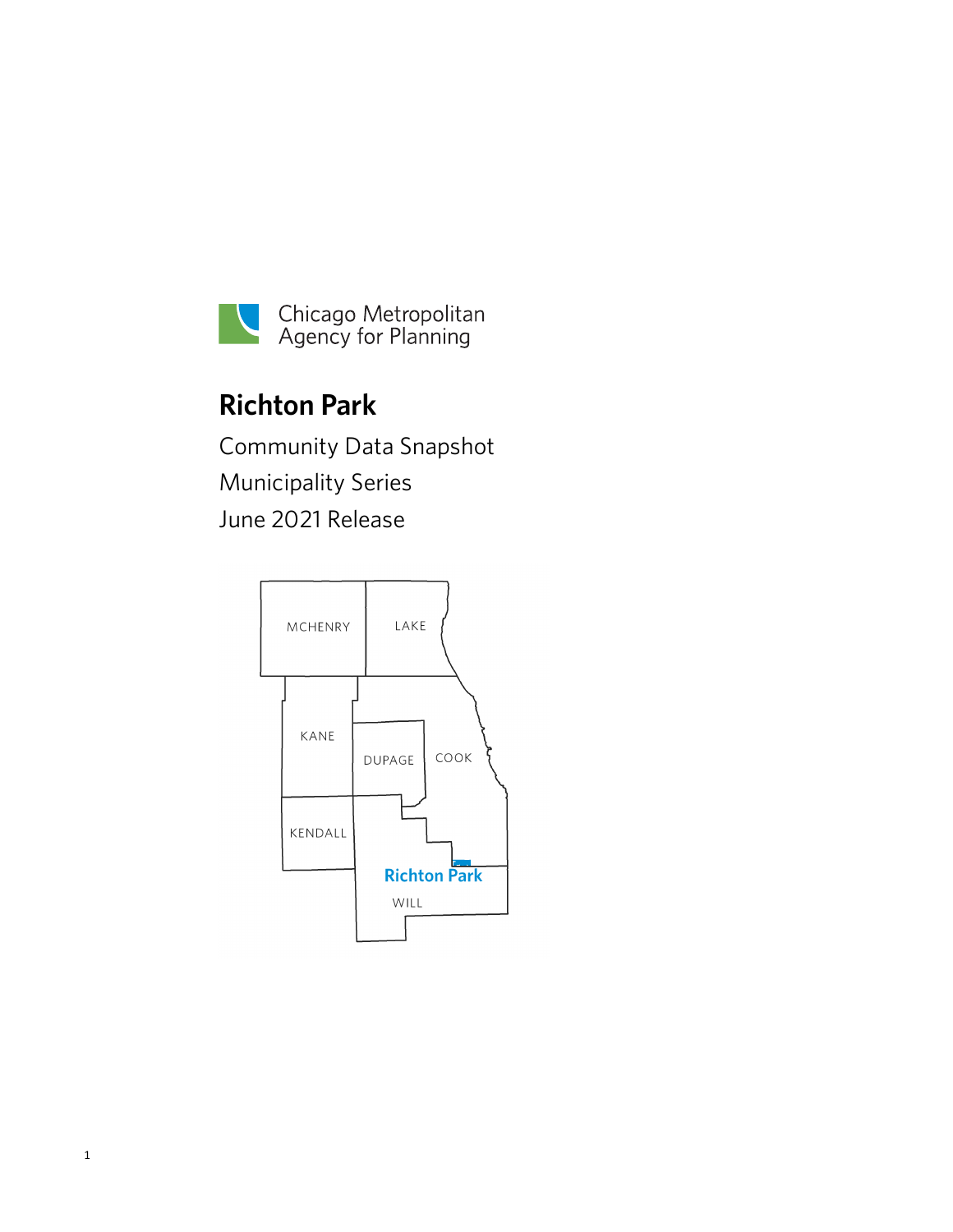

## **About the Community Data Snapshots**

The Community Data Snapshots is a series of data profiles for every county, municipality, and Chicago Community Area (CCA) within the Chicago [Metropolitan](https://www.cmap.illinois.gov) Agency for Planning (CMAP) seven-county northeastern Illinois region. The snapshots primarily feature data from the American Community Survey (ACS) five-year estimates, although other data sources include the U.S. Census Bureau, Illinois Environmental Protection Agency (IEPA), Illinois Department of Employment Security (IDES), Illinois Department of Revenue (IDR), HERE Technologies, and CMAP itself.

CMAP publishes updated Community Data Snapshots annually to reflect the most recent data available. The latest version can always be found at [cmap.illinois.gov/data/community-snapshots.](https://datahub.cmap.illinois.gov/dataset/community-data-snapshots-raw-data) The underlying data can be downloaded from the CMAP Data Hub. Please direct any inquiries to [info@cmap.illinois.gov](mailto:info@cmap.illinois.gov?subject=Community%20Data%20Snapshots).

To improve the Community Data Snapshots in the future, CMAP wants to hear from you! **Please take a quick [survey](https://www.surveymonkey.com/r/339KXSH)** to describe how you use this data and what you would like to see in next year's snapshots.

## **User Notes**

## **Definitions**

For data derived from the ACS, the Community Data Snapshots uses terminology based on the ACS subject [definitions](https://www2.census.gov/programs-surveys/acs/tech_docs/subject_definitions/2019_ACSSubjectDefinitions.pdf).

## **Margins of Error**

The ACS is a sample-based data product. Exercise caution when using data from low-population communities, as the margins of error are often large compared to the estimates. For more details, please refer to the ACS sample size and data quality [methodology.](https://www.census.gov/acs/www/methodology/sample-size-and-data-quality)

## **Regional Values**

Regional values are estimated by aggregating ACS data for the seven counties that compose the CMAP region. These counties are Cook, DuPage, Kane, Kendall, Lake, McHenry, and Will.

## **Median Values**

The Census Bureau encourages users to aggregate small levels of geographies into larger areas to estimate median values for those areas. Median values for the aggregated [geographies](https://en.wikipedia.org/wiki/Grouped_data) (CCAs and the CMAP region) are estimated from the grouped frequency distributions reported in the ACS.

## **Municipalities Located in Multiple Counties**

County data is presented for the CMAP county containing the largest portion (by area) of the municipality.

## **Municipalities That Extend Beyond the CMAP Region**

Values derived from CMAP analyses are generally restricted to geographies that fall within the CMAP regional boundaries. Specifically, values in the General Land Use, Equalized Assesed Value, Park Access, Transit Availability, Walkability, Water Supply, and ON TO 2050 Indicators tables only represent the portion of each municipality that falls within the seven-county CMAP region. This snapshot is for Richton Park, which does *not* extend beyond the CMAP region.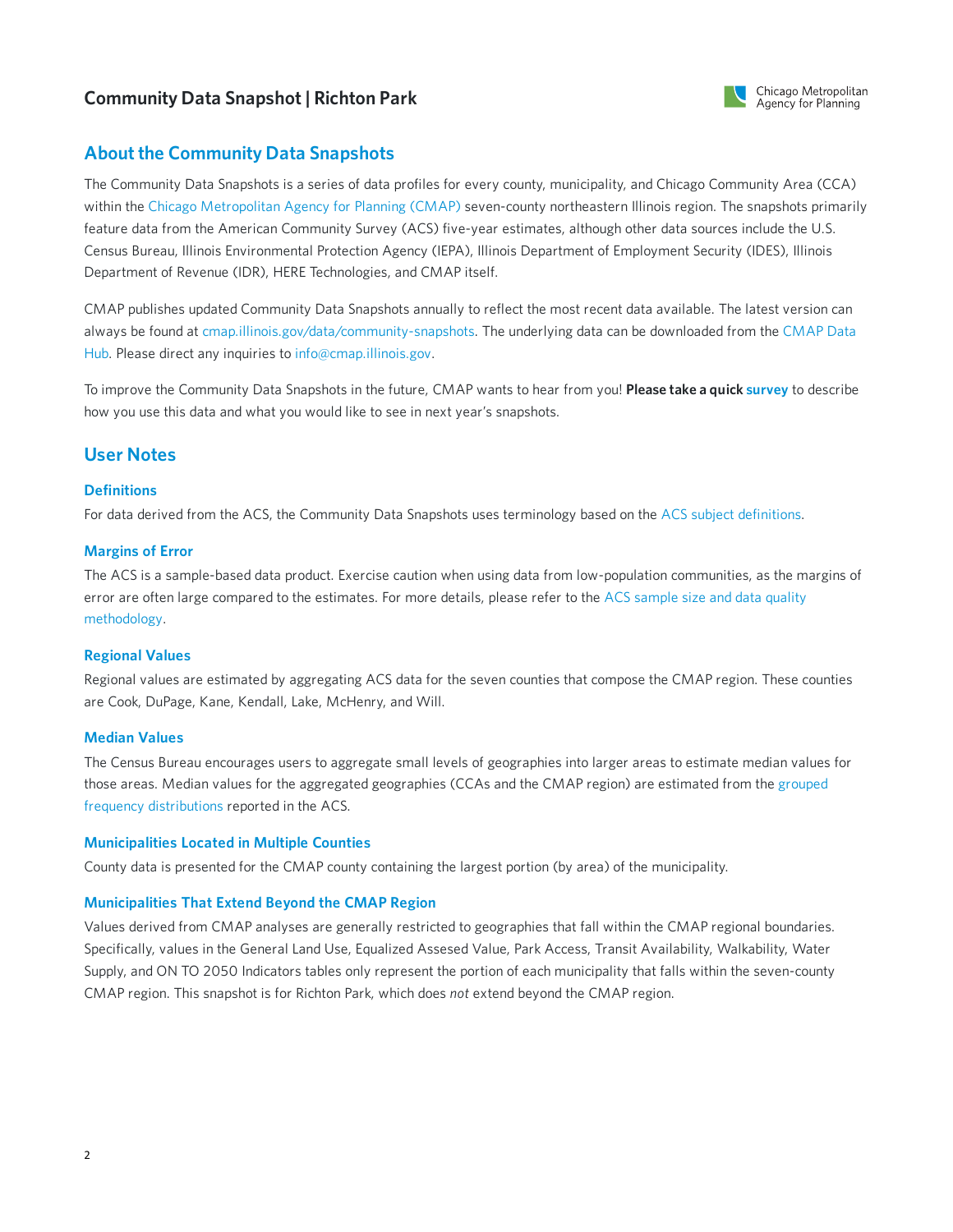

## **Population and Households**

The population and household tables include general demographic, social, and economic characteristics summarized for Richton Park.

## **General Population Characteristics, 2015-2019**

|                                    | <b>Richton Park</b> | <b>Cook County</b> | <b>CMAP Region</b> |
|------------------------------------|---------------------|--------------------|--------------------|
| <b>Total Population</b>            | 13,504              | 5,198,275          | 8,483,267          |
| <b>Total Households</b>            | 4,837               | 1,972,108          | 3,123,330          |
| <b>Average Household Size</b>      | 2.8                 | 2.6                |                    |
| Percent Population Change, 2010-19 | $-1.0$              | 0.1                | 0.6                |
| Percent Population Change, 2000-19 | 7.7                 | $-3.3$             | 4.1                |

Source: 2000 and 2010 Census, 2015-2019 American Community Survey five-year estimates.

## **Race and Ethnicity, 2015-2019**

|                                            | <b>Richton Park</b> |         | <b>Cook County</b> |         | <b>CMAP Region</b> |         |
|--------------------------------------------|---------------------|---------|--------------------|---------|--------------------|---------|
|                                            | Count               | Percent | Count              | Percent | Count              | Percent |
| <b>White (Non-Hispanic)</b>                | 1.241               | 9.2     | 2,198,122          | 42.3    | 4,331,282          | 51.1    |
| Hispanic or Latino (of Any Race)           | 376                 | 2.8     | 1,314,796          | 25.3    | 1,952,500          | 23.0    |
| <b>Black (Non-Hispanic)</b>                | 11,550              | 85.5    | 1,199,175          | 23.1    | 1,406,500          | 16.6    |
| Asian (Non-Hispanic)                       | 102                 | 0.8     | 375,635            | 7.2     | 610,365            | 7.2     |
| <b>Other/Multiple Races (Non-Hispanic)</b> | 235                 | 1.7     | 110,547            | 2.1     | 182,620            | 2.2     |

Source: 2015-2019 American Community Survey five-year estimates. Universe: Total population

## **Age Cohorts, 2015-2019**

|                   |       | <b>Richton Park</b> |           | <b>Cook County</b> |           | <b>CMAP Region</b> |  |
|-------------------|-------|---------------------|-----------|--------------------|-----------|--------------------|--|
|                   | Count | Percent             | Count     | Percent            | Count     | Percent            |  |
| <b>Under 5</b>    | 514   | 3.8                 | 322,193   | 6.2                | 518,065   | 6.1                |  |
| 5 to 19           | 3,062 | 22.7                | 946,085   | 18.2               | 1,644,152 | 19.4               |  |
| 20 to 34          | 2,442 | 18.1                | 1,191,506 | 22.9               | 1,794,152 | 21.1               |  |
| 35 to 49          | 2,838 | 21.0                | 1,032,143 | 19.9               | 1,701,494 | 20.1               |  |
| 50 to 64          | 3,053 | 22.6                | 965,178   | 18.6               | 1,635,766 | 19.3               |  |
| 65 to 74          | 866   | 6.4                 | 421.947   | 8.1                | 691.947   | 8.2                |  |
| 75 to 84          | 603   | 4.5                 | 221,513   | 4.3                | 346,833   | 4.1                |  |
| 85 and Over       | 126   | 0.9                 | 97,710    | 1.9                | 150,858   | 1.8                |  |
| <b>Median Age</b> | 41.4  |                     | 36.8      |                    | 37.5      |                    |  |

Source: 2015-2019 American Community Survey five-year estimates. Universe: Total population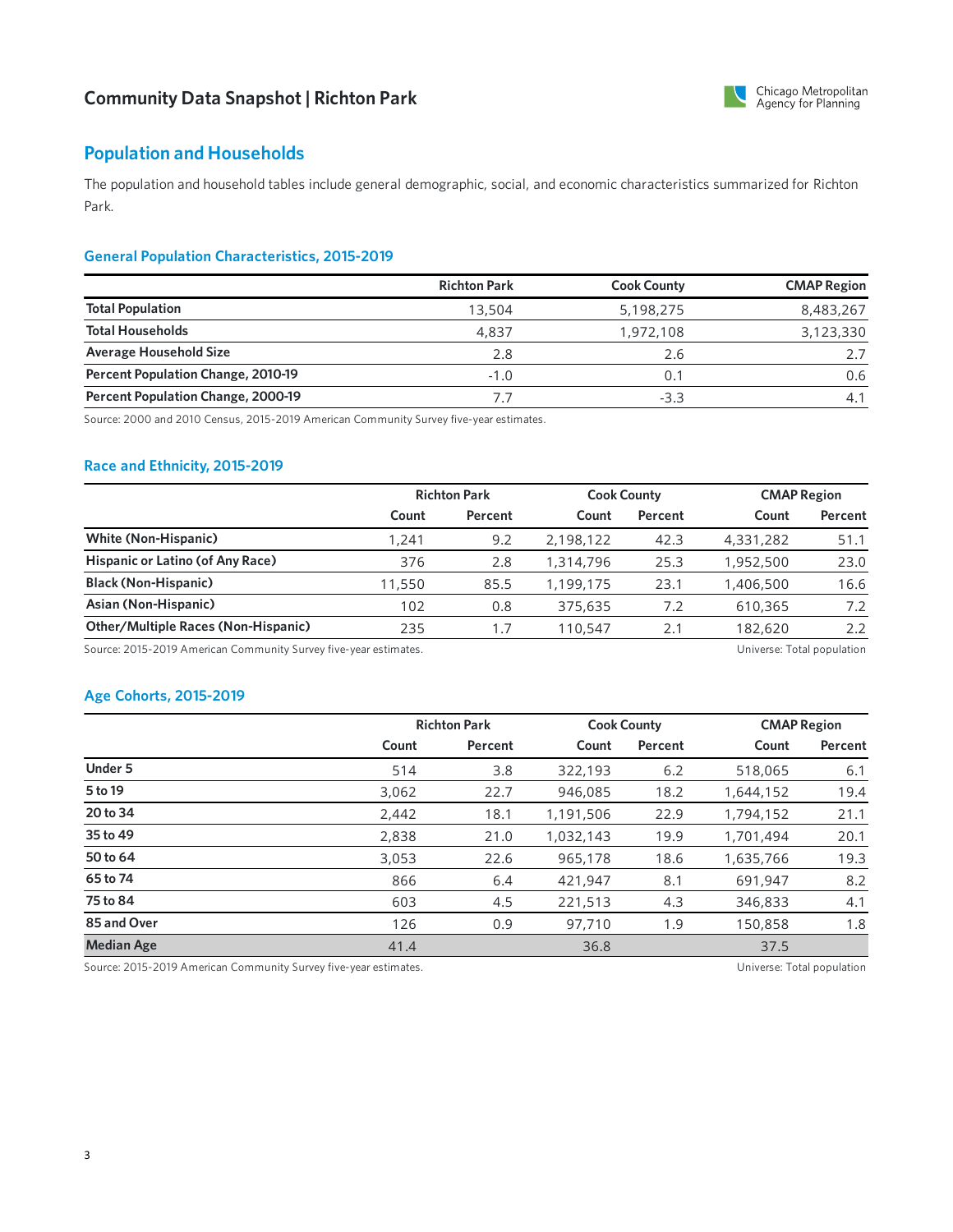

## **Educational Attainment\*, 2015-2019**

|                                        | <b>Richton Park</b> |         | <b>Cook County</b> |         | <b>CMAP Region</b> |         |
|----------------------------------------|---------------------|---------|--------------------|---------|--------------------|---------|
|                                        | Count               | Percent | Count              | Percent | Count              | Percent |
| Less than High School Diploma          | 554                 | 6.5     | 461,880            | 12.9    | 663,242            | 11.5    |
| High School Diploma or Equivalent      | 2,069               | 24.4    | 829,451            | 23.1    | 1,314,011          | 22.8    |
| Some College, No Degree                | 2.891               | 34.0    | 666,607            | 18.6    | 1,100,596          | 19.1    |
| <b>Associate's Degree</b>              | 792                 | 9.3     | 237,123            | 6.6     | 404,417            | 7.0     |
| <b>Bachelor's Degree</b>               | 1,382               | 16.3    | 825,673            | 23.0    | 1,377,160          | 23.9    |
| <b>Graduate or Professional Degree</b> | 808                 | 9.5     | 566,842            | 15.8    | 906,665            | 15.7    |

Source: 2015-2019 American Community Survey five-year estimates. \*Highest degree or level of school completed by an individual.

Universe: Population 25 years and older

#### **Nativity, 2015-2019**

|                                                        | <b>Richton Park</b> |         | <b>Cook County</b> |         | <b>CMAP Region</b> |          |
|--------------------------------------------------------|---------------------|---------|--------------------|---------|--------------------|----------|
|                                                        | Count               | Percent | Count              | Percent | Count              | Percent  |
| <b>Native</b>                                          | 13,186              | 97.6    | 4,099,447          | 78.9    | 6,857,014          | 80.8     |
| <b>Foreign Born</b>                                    | 318                 | 2.4     | 1,098,828          | 21.1    | 1,626,253          | 19.2     |
| $\sim$<br>$0.04500404$ $0.04004$<br>$\cdots$<br>$\sim$ |                     |         |                    |         | .<br>$ -$          | $\cdots$ |

Source: 2015-2019 American Community Survey five-year estimates. Universe: Total population

## **Language Spoken at Home and Ability to Speak English, 2015-2019**

|                                                                  |        | <b>Richton Park</b> |           | <b>Cook County</b> | <b>CMAP Region</b>                     |         |
|------------------------------------------------------------------|--------|---------------------|-----------|--------------------|----------------------------------------|---------|
|                                                                  | Count  | Percent             | Count     | Percent            | Count                                  | Percent |
| <b>English Only</b>                                              | 12,618 | 97.1                | 3,155,615 | 64.7               | 5,462,068                              | 68.6    |
| Spanish                                                          | 208    | 1.6                 | 1,012,973 | 20.8               | 1,469,511                              | 18.4    |
| <b>Slavic Languages</b>                                          | 0      | 0.0                 | 205,657   | 4.2                | 275,630                                | 3.5     |
| <b>Chinese</b>                                                   | 0      | 0.0                 | 65,688    | 1.3                | 90,487                                 | 1.1     |
| <b>Tagalog</b>                                                   | 42     | 0.3                 | 46,113    | 0.9                | 73,562                                 | 0.9     |
| Arabic                                                           | 0      | 0.0                 | 48,654    | 1.0                | 61,851                                 | 0.8     |
| Korean                                                           | 0      | 0.0                 | 25,746    | 0.5                | 36,522                                 | 0.5     |
| <b>Other Asian Languages</b>                                     | 0      | 0.0                 | 63,619    | 1.3                | 109,161                                | 1.4     |
| <b>Other Indo-European Languages</b>                             | 66     | 0.5                 | 207,081   | 4.2                | 329,735                                | 4.1     |
| <b>Other/Unspecified Languages</b>                               | 56     | 0.4                 | 44,936    | 0.9                | 56,675                                 | 0.7     |
| <b>TOTAL NON-ENGLISH</b>                                         | 372    | 2.9                 | 1,720,467 | 35.3               | 2,503,134                              | 31.4    |
| Speak English Less than "Very Well"*                             | 84     | 0.6                 | 670,652   | 13.8               | 946,875                                | 11.9    |
| Source: 2015-2019 American Community Survey five-year estimates. |        |                     |           |                    | Universe: Population 5 years and older |         |

Source: 2015-2019 American Community Survey five-year estimates.

\*For people who speak a language other than English at home, the ACS asks whether they speak English

"very well," "well," "not well," or "not at all."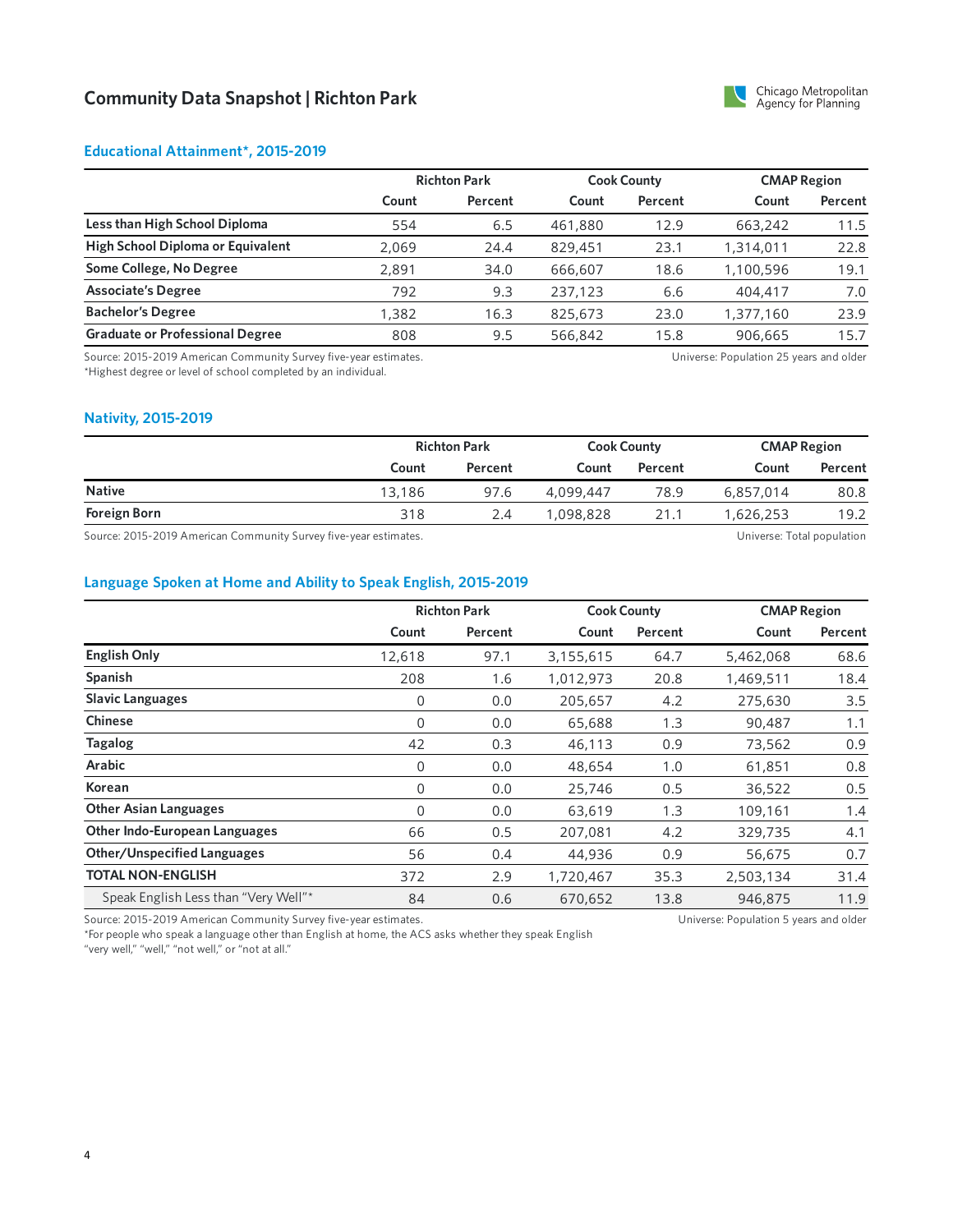

#### **Household Size, 2015-2019**

|                            | <b>Richton Park</b> |         | <b>Cook County</b> |         | <b>CMAP Region</b> |         |
|----------------------------|---------------------|---------|--------------------|---------|--------------------|---------|
|                            | Count               | Percent | Count              | Percent | Count              | Percent |
| 1-Person Household         | 1,692               | 35.0    | 647.474            | 32.8    | 907.247            | 29.0    |
| 2-Person Household         | 1,139               | 23.5    | 594.519            | 30.1    | 962.910            | 30.8    |
| 3-Person Household         | 809                 | 16.7    | 293,712            | 14.9    | 487.229            | 15.6    |
| 4-or-More-Person Household | 1,197               | 24.7    | 436,403            | 22.1    | 765,944            | 24.5    |

Source: 2015-2019 American Community Survey five-year estimates. 
<br>
Source: 2015-2019 American Community Survey five-year estimates.

## **Household Type, 2015-2019**

|                          |       | <b>Richton Park</b> |           | <b>Cook County</b> |           | <b>CMAP Region</b> |  |
|--------------------------|-------|---------------------|-----------|--------------------|-----------|--------------------|--|
|                          | Count | Percent             | Count     | Percent            | Count     | Percent            |  |
| Family                   | 3.067 | 63.4                | 1.183.272 | 60.0               | 2,020,927 | 64.7               |  |
| Single Parent with Child | 594   | 12.3                | 170,209   | 8.6                | 255,505   | 8.2                |  |
| Non-Family               | 1.770 | 36.6                | 788,836   | 40.0               | 1,102,403 | 35.3               |  |
|                          |       |                     |           |                    |           |                    |  |

Source: 2015-2019 American Community Survey five-year estimates. The material community Survey five-year estimates.

#### **Household Income, 2015-2019**

|                        |          | <b>Richton Park</b> |          | <b>Cook County</b> |          | <b>CMAP Region</b> |  |
|------------------------|----------|---------------------|----------|--------------------|----------|--------------------|--|
|                        | Count    | Percent             | Count    | Percent            | Count    | Percent            |  |
| Less than \$25,000     | 1,185    | 24.5                | 401,095  | 20.3               | 529,858  | 17.0               |  |
| \$25,000 to \$49,999   | 826      | 17.1                | 386,225  | 19.6               | 567,834  | 18.2               |  |
| \$50,000 to \$74,999   | 929      | 19.2                | 310,795  | 15.8               | 490,586  | 15.7               |  |
| \$75,000 to \$99,999   | 608      | 12.6                | 240,315  | 12.2               | 395,676  | 12.7               |  |
| \$100,000 to \$149,999 | 888      | 18.4                | 301,087  | 15.3               | 533,771  | 17.1               |  |
| \$150,000 and Over     | 401      | 8.3                 | 332,591  | 16.9               | 605,605  | 19.4               |  |
| <b>Median Income</b>   | \$62,858 |                     | \$64,660 |                    | \$73,572 |                    |  |
| Per Capita Income*     | \$26,270 |                     | \$37,552 |                    | \$39,058 |                    |  |

Source: 2015-2019 American Community Survey five-year estimates. Universe: Occupied housing units

\*Universe: Total population

## **Household Computer and Internet Access, 2015-2019**

|                                      | <b>Richton Park</b> |         |           | <b>Cook County</b> |           | <b>CMAP Region</b> |  |
|--------------------------------------|---------------------|---------|-----------|--------------------|-----------|--------------------|--|
|                                      | Count               | Percent | Count     | Percent            | Count     | Percent            |  |
| <b>One or More Computing Devices</b> | 4,336               | 89.6    | 1,761,565 | 89.3               | 2,844,477 | 91.1               |  |
| Smartphone(s) Only                   | 393                 | 8.1     | 138,414   | 7.0                | 189,503   | 6.1                |  |
| <b>No Computing Devices</b>          | 501                 | 10.4    | 210,543   | 10.7               | 278,853   | 8.9                |  |
| <b>Internet Access</b>               | 4,117               | 85.1    | 1,683,254 | 85.4               | 2,741,960 | 87.8               |  |
| <b>Broadband Subscription</b>        | 3.959               | 81.8    | 1,605,588 | 81.4               | 2,640,864 | 84.6               |  |
| <b>No Internet Access</b>            | 720                 | 14.9    | 288,854   | 14.6               | 381,370   | 12.2               |  |

Source: 2015-2019 American Community Survey five-year estimates. The Mateur of the Mateus of the Universe: Occupied housing units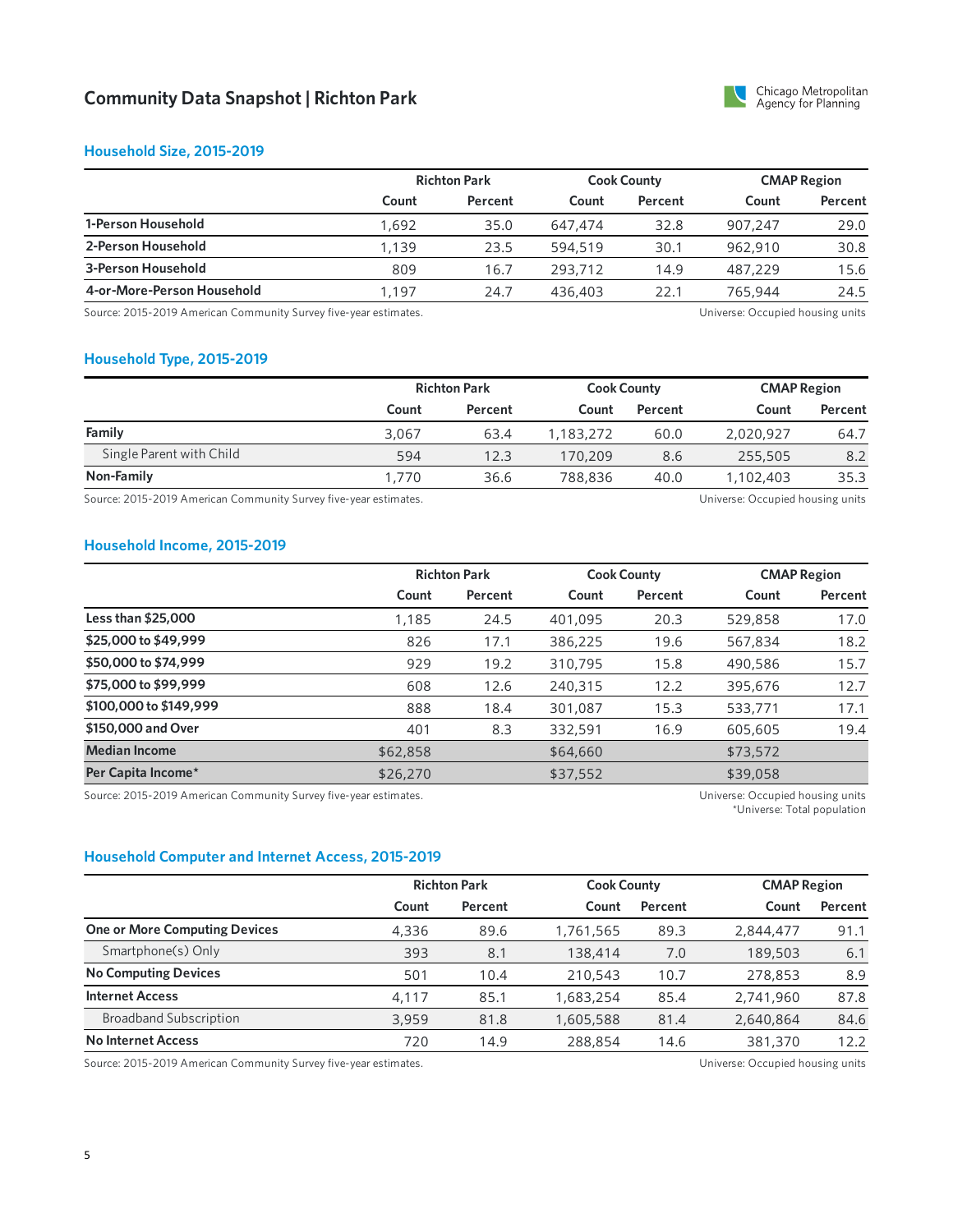

#### **Housing Occupancy and Tenure, 2015-2019**

|                               |       | <b>Richton Park</b> |           | <b>Cook County</b> |           | <b>CMAP Region</b> |  |
|-------------------------------|-------|---------------------|-----------|--------------------|-----------|--------------------|--|
|                               | Count | Percent             | Count     | Percent            | Count     | Percent            |  |
| <b>Occupied Housing Units</b> | 4.837 | 91.0                | 1,972,108 | 89.9               | 3,123,330 | 91.6               |  |
| Owner-Occupied*               | 2.729 | 56.4                | 1,122,584 | 56.9               | 1,996,297 | 63.9               |  |
| Renter-Occupied*              | 2.108 | 43.6                | 849,524   | 43.1               | 1,127,033 | 36.1               |  |
| <b>Vacant Housing Units</b>   | 479   | 9.0                 | 221,230   | 10.1               | 286,760   | 8.4                |  |

Source: 2015-2019 American Community Survey five-year estimates. Universe: Housing units

\*Universe: Occupied housing units

#### **Housing Costs as a Percentage of Household Income\*, 2015-2019**

|                      |       | <b>Richton Park</b> |         | <b>Cook County</b> | <b>CMAP Region</b> |         |
|----------------------|-------|---------------------|---------|--------------------|--------------------|---------|
|                      | Count | Percent             | Count   | Percent            | Count              | Percent |
| Less than \$20,000   | 796   | 17.0                | 264,285 | 13.8               | 346,898            | 11.4    |
| Less than 20 Percent | 20    | 0.4                 | 6,975   | 0.4                | 8,867              | 0.3     |
| 20 to 29 Percent     | 205   | 4.4                 | 20,563  | 1.1                | 25,618             | 0.8     |
| 30 Percent or More   | 571   | 12.2                | 236,747 | 12.4               | 312,413            | 10.3    |
| \$20,000 to \$49,999 | 1,070 | 22.8                | 471,656 | 24.7               | 684,002            | 22.5    |
| Less than 20 Percent | 90    | 1.9                 | 53,722  | 2.8                | 77,326             | 2.5     |
| 20 to 29 Percent     | 86    | 1.8                 | 102,144 | 5.3                | 145,913            | 4.8     |
| 30 Percent or More   | 894   | 19.1                | 315,790 | 16.5               | 460,763            | 15.1    |
| \$50,000 to \$74,999 | 929   | 19.8                | 307,471 | 16.1               | 485,439            | 15.9    |
| Less than 20 Percent | 335   | 7.1                 | 99,427  | 5.2                | 151,167            | 5.0     |
| 20 to 29 Percent     | 324   | 6.9                 | 109,726 | 5.7                | 173,246            | 5.7     |
| 30 Percent or More   | 270   | 5.8                 | 98,318  | 5.1                | 161,026            | 5.3     |
| \$75,000 or More     | 1,897 | 40.4                | 868,662 | 45.4               | 1,527,241          | 50.2    |
| Less than 20 Percent | 1,329 | 28.3                | 588,130 | 30.8               | 1,022,835          | 33.6    |
| 20 to 29 Percent     | 358   | 7.6                 | 212,550 | 11.1               | 382,768            | 12.6    |
| 30 Percent or More   | 210   | 4.5                 | 67,982  | 3.6                | 121,638            | 4.0     |

Source: 2015-2019 American Community Survey five-year estimates.

\*Excludes households with zero/negative income, and renting households paying no cash rent.

Universe: Occupied housing units

#### **Housing & Transportation (H+T) Costs as a Percentage of Household Income\*, 2012-2016**

|                             | Median-Income Family** | Moderate-Income Family*** |
|-----------------------------|------------------------|---------------------------|
| <b>Housing Costs</b>        |                        | 34                        |
| <b>Transportation Costs</b> |                        |                           |
| <b>TOTAL H+T COSTS</b>      | 48                     |                           |

Source: U.S. Department of Housing and Urban Development, Location [Affordability](https://www.hudexchange.info/programs/location-affordability-index) Index (2012-2016).

\*The purpose of the H+T Index is to isolate the effect of location on housing and transportation costs, and is reported for different household typologies. The values above represent the percent of household income that an average household of each type spends on housing and transportation. The standard threshold of affordability is 30% for housing costs alone, and 45% for housing and transportation costs combined.

\*\*"Median-income family" assumes a 4-person, 2-commuter household with income equal to the regional median.

\*\*\*"Moderate-income family" assumes a 3-person, 1-commuter household with income equal to 80% of the regional median.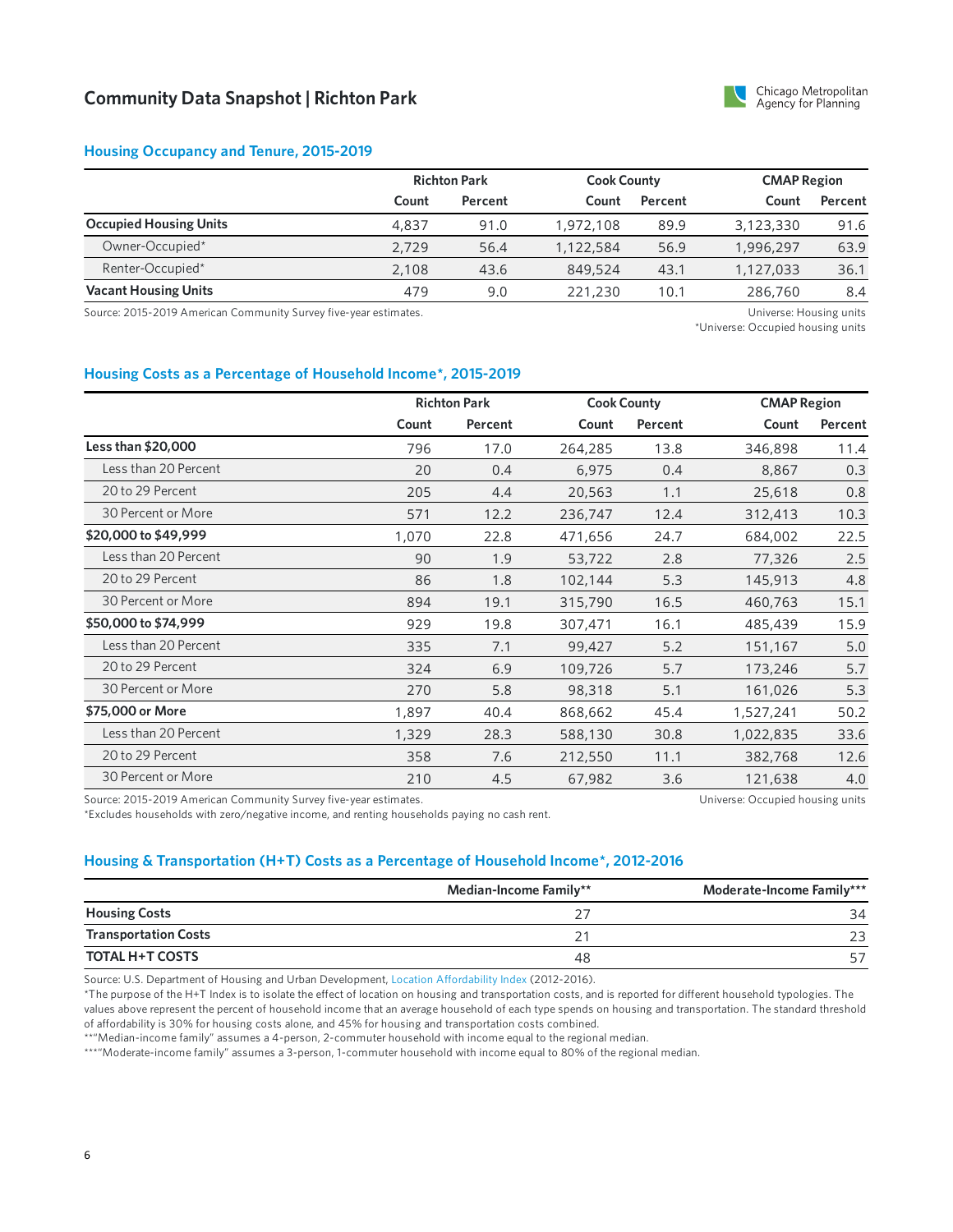

## **Housing Characteristics**

The housing characteristics tables include housing unit estimates by housing type, size, and age summarized for Richton Park.

## **Housing Type, 2015-2019**

|                                |       | <b>Richton Park</b> |         | <b>Cook County</b> |           | <b>CMAP Region</b> |  |
|--------------------------------|-------|---------------------|---------|--------------------|-----------|--------------------|--|
|                                | Count | Percent             | Count   | Percent            | Count     | Percent            |  |
| <b>Single Family, Detached</b> | 3,060 | 57.6                | 882,569 | 40.2               | 1,710,011 | 50.1               |  |
| Single Family, Attached        | 504   | 9.5                 | 116,609 | 5.3                | 254,103   | 7.5                |  |
| 2 Units                        | 38    | 0.7                 | 212,673 | 9.7                | 237,977   | 7.0                |  |
| 3 or 4 Units                   | 145   | 2.7                 | 234,507 | 10.7               | 268,945   | 7.9                |  |
| 5 to 9 Units                   | 570   | 10.7                | 220,133 | 10.0               | 270,643   | 7.9                |  |
| 10 to 19 Units                 | 17    | 0.3                 | 102,538 | 4.7                | 151,076   | 4.4                |  |
| 20 or More Units               | 974   | 18.3                | 408,192 | 18.6               | 490,331   | 14.4               |  |
| Mobile Home/Other*             | 8     | 0.2                 | 16,117  | 0.7                | 27,004    | 0.8                |  |

Source: 2015-2019 American Community Survey five-year estimates.

\*"Other" includes boats, recreational vehicles (RVs), vans, etc.

Universe: Housing units

#### **Housing Size, 2015-2019**

|                           |       | <b>Richton Park</b> |         | <b>Cook County</b> |           | <b>CMAP Region</b> |  |
|---------------------------|-------|---------------------|---------|--------------------|-----------|--------------------|--|
|                           | Count | Percent             | Count   | Percent            | Count     | Percent            |  |
| O or 1 Bedroom            | 828   | 15.6                | 440,682 | 20.1               | 548,002   | 16.1               |  |
| 2 Bedrooms                | 1,309 | 24.6                | 691,386 | 31.5               | 965,749   | 28.3               |  |
| 3 Bedrooms                | 1.975 | 37.2                | 696,719 | 31.8               | 1,133,210 | 33.2               |  |
| 4 Bedrooms                | 1,096 | 20.6                | 274,154 | 12.5               | 597,921   | 17.5               |  |
| <b>5 or More Bedrooms</b> | 108   | 2.0                 | 90,397  | 4.1                | 165,208   | 4.8                |  |
| Median Number of Rooms*   | 5.9   |                     | 5.1     |                    | 6.0       |                    |  |

Source: 2015-2019 American Community Survey five-year estimates.

\*Includes living rooms, dining rooms, kitchens, bedrooms, etc., that are separated by built-in, floor-to-ceiling walls. Excludes bathrooms, porches, balconies, foyers, halls, and unfinished basements.

#### **Housing Age, 2015-2019**

|                           |       | <b>Richton Park</b> |         | <b>Cook County</b> |           | <b>CMAP Region</b> |  |
|---------------------------|-------|---------------------|---------|--------------------|-----------|--------------------|--|
|                           | Count | Percent             | Count   | Percent            | Count     | Percent            |  |
| Built 2000 or Later       | 629   | 11.8                | 211.067 | 9.6                | 463,304   | 13.6               |  |
| <b>Built 1970 to 1999</b> | 3,446 | 64.8                | 564,664 | 25.7               | 1,161,616 | 34.1               |  |
| Built 1940 to 1969        | 1.016 | 19.1                | 779,006 | 35.5               | 1.044.859 | 30.6               |  |
| <b>Built Before 1940</b>  | 225   | 4.2                 | 638,601 | 29.1               | 740,311   | 21.7               |  |
| <b>Median Year Built</b>  | 1978  |                     | 1959    |                    | 1968      |                    |  |

Source: 2015-2019 American Community Survey five-year estimates. Universe: Housing units

Universe: Housing units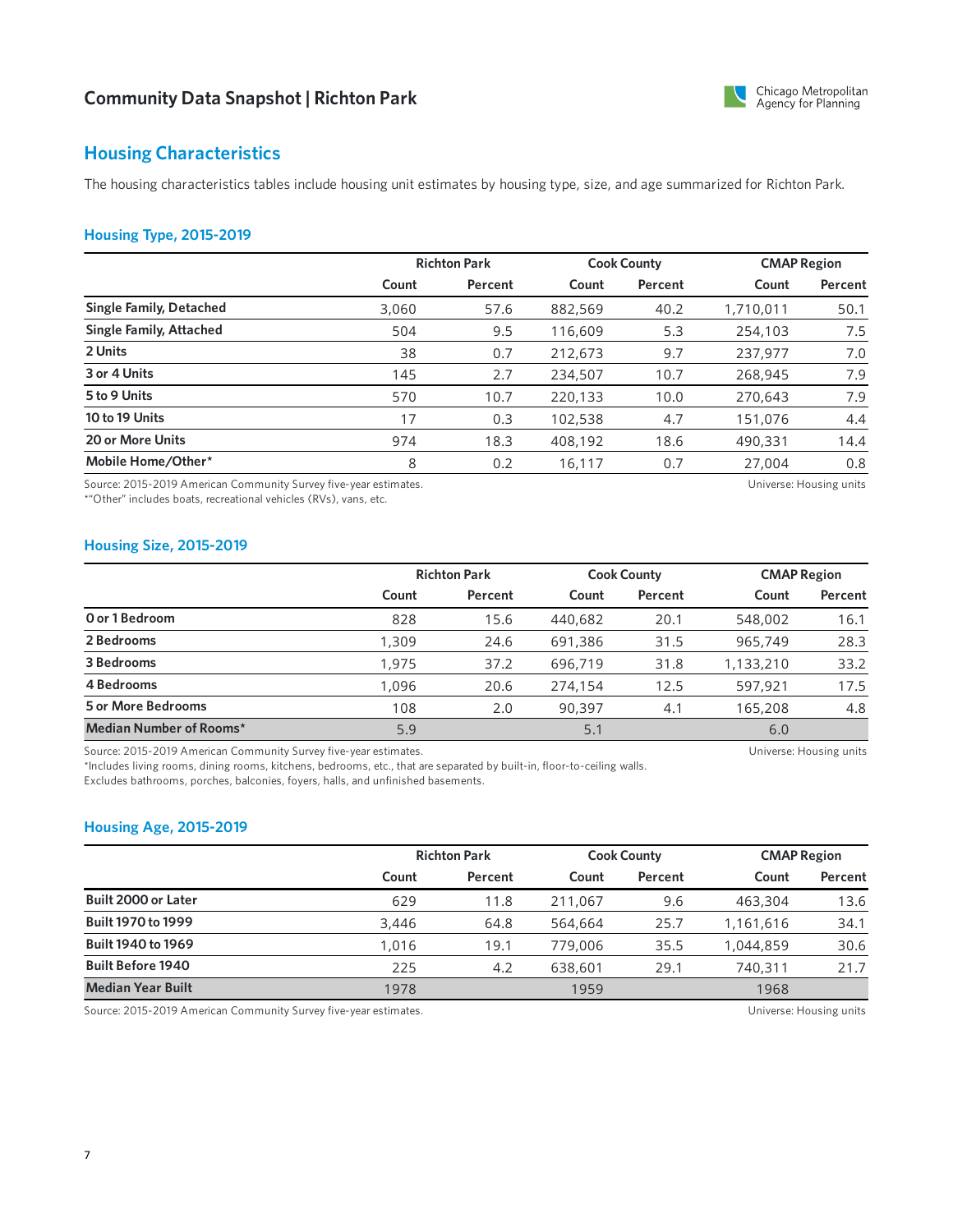

## **Transportation**

The transportation tables include vehicle availability by household, mode of travel to work, annual vehicle miles traveled, and transit availability for Richton Park.

## **Vehicles Available per Household, 2015-2019**

|                              | <b>Richton Park</b> |         | <b>Cook County</b> |         | <b>CMAP Region</b> |         |
|------------------------------|---------------------|---------|--------------------|---------|--------------------|---------|
|                              | Count               | Percent | Count              | Percent | Count              | Percent |
| No Vehicle Available         | 489                 | 10.1    | 351,428            | 17.8    | 399,783            | 12.8    |
| 1 Vehicle Available          | 2.041               | 42.2    | 798,186            | 40.5    | 1,111,243          | 35.6    |
| 2 Vehicles Available         | l.471               | 30.4    | 588,020            | 29.8    | 1,098,207          | 35.2    |
| 3 or More Vehicles Available | 836                 | 17.3    | 234,474            | 11.9    | 514,097            | 16.5    |

Source: 2015-2019 American Community Survey five-year estimates. The material community Survey five-year estimates.

#### **Mode of Travel to Work, 2015-2019**

|                                    |                                                                 | <b>Richton Park</b> |           | <b>Cook County</b> |                                     | <b>CMAP Region</b> |  |
|------------------------------------|-----------------------------------------------------------------|---------------------|-----------|--------------------|-------------------------------------|--------------------|--|
|                                    | Count                                                           | Percent             | Count     | Percent            | Count                               | Percent            |  |
| Work at Home*                      | 219                                                             | 3.6                 | 123,570   | 4.9                | 226,183                             | 5.4                |  |
| <b>Drive Alone</b>                 | 4,693                                                           | 77.9                | 1,539,061 | 61.1               | 2,865,893                           | 68.4               |  |
| Carpool                            | 168                                                             | 2.8                 | 200,588   | 8.0                | 323,457                             | 7.7                |  |
| <b>Transit</b>                     | 599                                                             | 9.9                 | 480,559   | 19.1               | 557,002                             | 13.3               |  |
| <b>Walk or Bike</b>                | 33                                                              | 0.5                 | 136.631   | 5.4                | 164,065                             | 3.9                |  |
| Other                              | 310                                                             | 5.1                 | 37,304    | 1.5                | 53,525                              | 1.3                |  |
| <b>TOTAL COMMUTERS</b>             | 5,803                                                           | 96.4                | 2,394,143 | 95.1               | 3,963,942                           | 94.6               |  |
| <b>Mean Commute Time (Minutes)</b> | 38.1                                                            |                     | 33.4      |                    | 32.5                                |                    |  |
|                                    | Source: 2015-2019 American Community Survey five-year ostimator |                     |           |                    | Universe Werkers 16 years and older |                    |  |

ource: 2015-2019 American Community Survey five-year estimates. \*Not included in total commuters or mean commute time.

Universe: Workers 16 years and older

## **Annual Vehicle Miles Traveled per Household\*, 2017**

|                                         | <b>Richton Park</b> | Cook County | <b>CMAP Region</b> |
|-----------------------------------------|---------------------|-------------|--------------------|
| Average Vehicle Miles Traveled per Year | 20,700              | .           | .165               |

Source: Chicago Metropolitan Agency for Planning analysis of 2017 Illinois Environmental Protection Agency, HERE Technologies, and U.S. Census Bureau data.

\*Data not available for all communities in the CMAP region.

## **Transit Availability of Resident and Job Locations\*, 2017**

|                                      | <b>Richton Park</b> | <b>Cook County</b> | <b>CMAP Region</b> |
|--------------------------------------|---------------------|--------------------|--------------------|
| <b>High Transit Availability</b>     | 12.7%               | 79.3%              | 53.9%              |
| <b>Moderate Transit Availability</b> | 23.4%               | 12.2%              | 20.6%              |
| Low Transit Availability             | 63.9%               | 8.5%               | 25.5%              |

Source: Chicago Metropolitan Agency for Planning analysis of the 2017 Transit [Availability](https://datahub.cmap.illinois.gov/dataset/access-to-transit-index) Index.

\*The CMAP Transit Availability Index is based on four factors: frequency of transit service, proximity to transit stops, activities reachable without a transfer, and pedestrian friendliness. This table reports the share of residents plus jobs whose home and workplace locations, respectively, are within each Transit Availability Index category.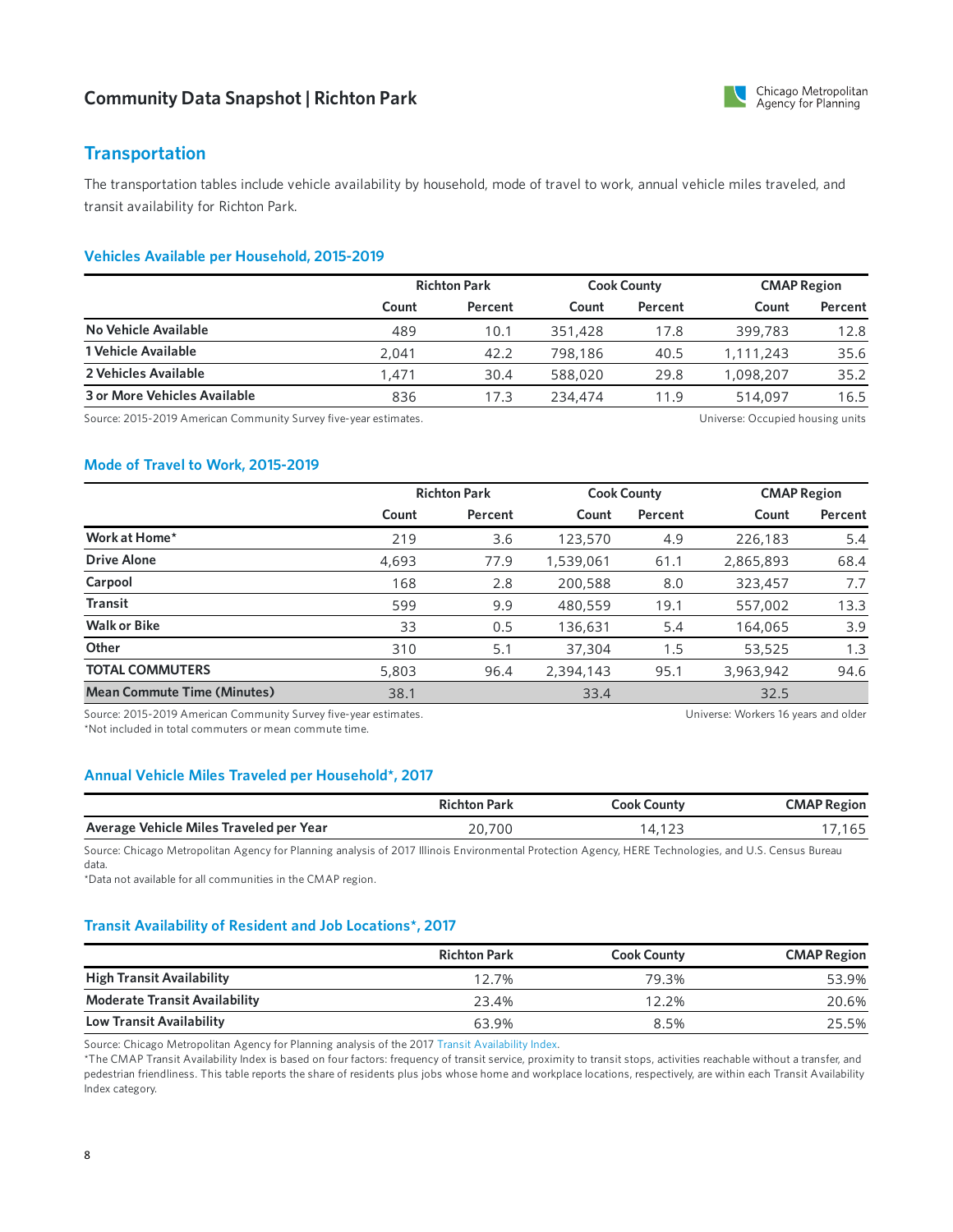## **Employment**

The employment tables include general workforce characteristics for Richton Park.

#### **Employment Status, 2015-2019**

|                                               |       | <b>Richton Park</b> |           | <b>Cook County</b> |           | <b>CMAP Region</b> |  |
|-----------------------------------------------|-------|---------------------|-----------|--------------------|-----------|--------------------|--|
|                                               | Count | Percent             | Count     | Percent            | Count     | Percent            |  |
| In Labor Force                                | 7.046 | 64.2                | 2,761,811 | 66.1               | 4,546,758 | 67.3               |  |
| Employed <sup><math>\dagger\star</math></sup> | 6,103 | 86.6                | 2,567,330 | 93.0               | 4,260,595 | 93.7               |  |
| Unemployed*                                   | 931   | 13.2                | 193,007   | 7.0                | 274,246   | 6.0                |  |
| Not in Labor Force                            | 3,933 | 35.8                | 1,419,116 | 33.9               | 2,213,132 | 32.7               |  |

Source: 2015-2019 American Community Survey five-year estimates. Does not include employed population in the Armed Forces. †

Universe: Population 16 years and older \*Universe: In labor force

#### **Private Sector Employment\*, 2020**

|                                      | <b>Richton Park</b> |         | <b>Cook County</b> |         | 6-County Region** |         |
|--------------------------------------|---------------------|---------|--------------------|---------|-------------------|---------|
|                                      | Count               | Percent | Count              | Percent | Count             | Percent |
| <b>Private Sector Employment</b>     | N/A                 | N/A     | 2,265,323          | N/A     | 3,574,346         | N/A     |
| <b>Job Change, 2010-20</b>           | N/A                 | N/A     | 261.191            | 13.0    | 441,295           | 14.1    |
| <b>Job Change, 2002-20</b>           | N/A                 | N/A     | 48,365             | 2.2     | 215,986           | 6.4     |
| Private Sector Jobs per Household*** | N/A                 |         | 1.15               |         | 1.14              |         |

Source: Illinois Department of Employment Security, Where Workers Work report (2020).

\*Figures exclude employees not covered by unemployment insurance. Data not available for all communities in the CMAP region.

\*\*Data is not available for Kendall County.

\*\*\*Based on households from 2015-2019 American Community Survey five-year estimates.

#### **Employment of Richton Park Residents\*, 2018 Employment in Richton Park\*, 2018**

| <b>TOP INDUSTRY SECTORS</b>     | Count | Percent |
|---------------------------------|-------|---------|
| 1. Health Care                  | 991   | 19.7    |
| 2. Education                    | 537   | 10.7    |
| 3. Transportation               | 508   | 10.1    |
| 4. Retail Trade                 | 508   | 10.1    |
| 5. Administration               | 435   | 8.6     |
| <b>TOP EMPLOYMENT LOCATIONS</b> |       |         |
| 1. Chicago                      | 1,399 | 27.8    |
| 2. Chicago Heights              | 168   | 3.3     |
| 3. Matteson                     | 124   | 2.5     |
| 4. Richton Park                 | 107   | 2.1     |
| 5. Tinley Park                  | 95    | 1.9     |

| <b>TOP INDUSTRY SECTORS</b>                 | Count | Percent |
|---------------------------------------------|-------|---------|
| 1. Education                                | 455   | 31.4    |
| 2. Health Care                              | 346   | 23.9    |
| 3. Manufacturing                            | 213   | 14.7    |
| 4. Accommodation and Food<br><b>Service</b> | 164   | 11.3    |
| 5. Retail Trade                             | 88    | 6.1     |
| <b>TOP RESIDENCE LOCATIONS</b>              |       |         |
| 1. Park Forest                              | 127   | 8.8     |
| 2. Chicago                                  | 124   | 8.6     |
| 3. Richton Park                             | 107   | 7.4     |
| 4. Matteson                                 | 79    | 5.5     |
| 5. Tinley Park                              | 39    | 2.7     |
|                                             |       |         |

Source: U.S. Census Bureau, Longitudinal Employer-Household Dynamics program (2018).

\*Excludes residents working outside of, and workers living outside of, the seven-county CMAP region.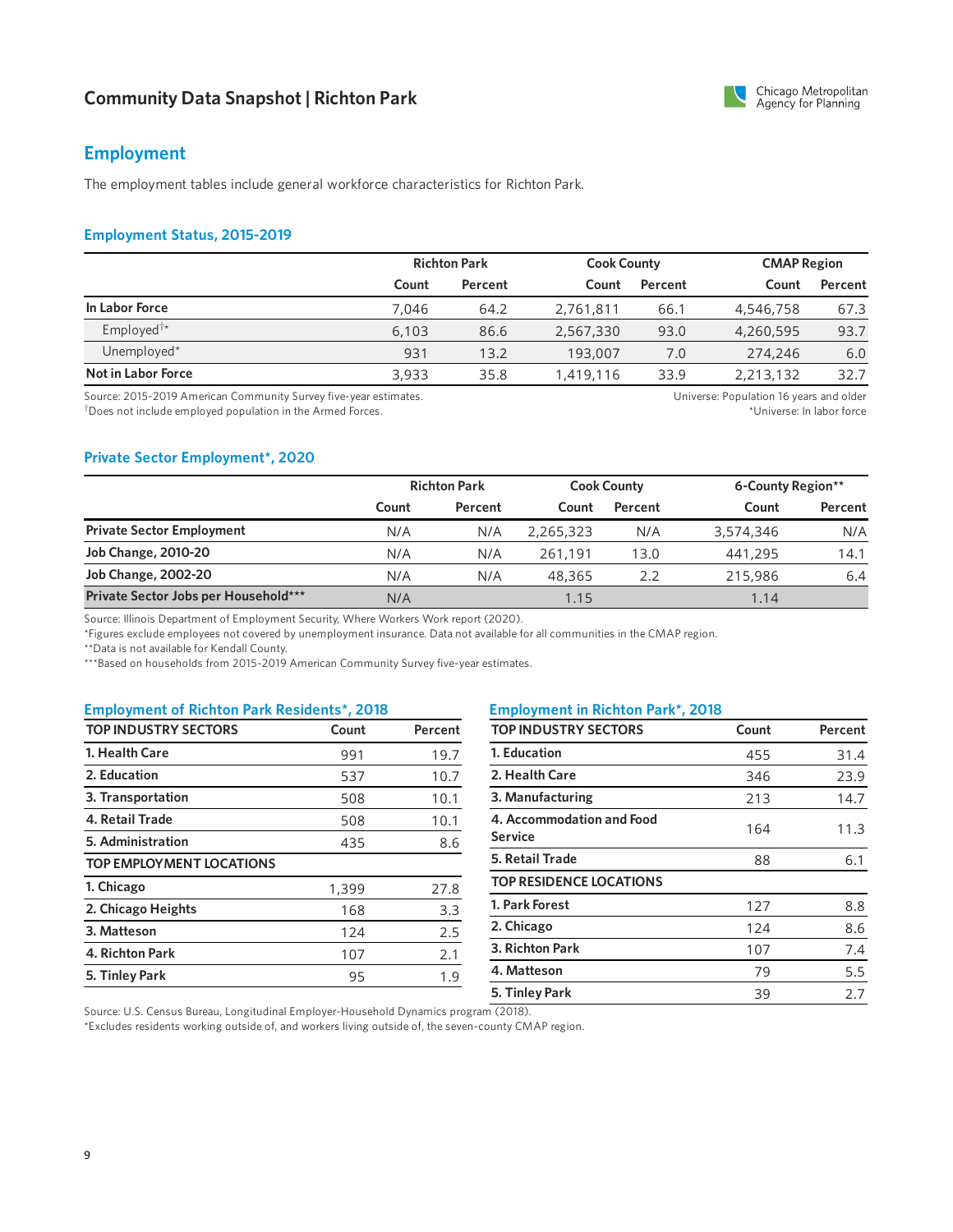

## **Land Use**

The land use tables include general land use composition, park access, and walkability for Richton Park.

## **GeneralLand Use, 2015**

|                                  | Acres   | Percent |
|----------------------------------|---------|---------|
| <b>Single-Family Residential</b> | 785.2   | 30.8    |
| <b>Multi-Family Residential</b>  | 97.0    | 3.8     |
| Commercial                       | 61.9    | 2.4     |
| <b>Industrial</b>                | 10.2    | 0.4     |
| <b>Institutional</b>             | 133.8   | 5.2     |
| <b>Mixed Use</b>                 | 2.3     | 0.1     |
| <b>Transportation and Other</b>  | 732.9   | 28.7    |
| Agricultural                     | 440.7   | 17.3    |
| <b>Open Space</b>                | 79.5    | 3.1     |
| Vacant                           | 208.7   | 8.2     |
| <b>TOTAL</b>                     | 2,552.2 | 100.0   |

Source: Chicago Metropolitan Agency for Planning analysis of the 2015 Land Use [Inventory](https://www.cmap.illinois.gov/data/land-use/inventory).

## **Park Access, 2015**

|                                                 | <b>Richton Park</b> | <b>Cook County</b> | <b>CMAP Region</b> |
|-------------------------------------------------|---------------------|--------------------|--------------------|
| Accessible Park Acreage per 1,000<br>Residents* | 6.42                | マ ヒフ<br>، ب ب      | 5.78               |

Source: Chicago Metropolitan Agency for Planning analysis of the 2015 Park [Access](https://www.cmap.illinois.gov/2050/maps/parks) Layer.

\*Neighborhood parks (smaller than 35 acres) are considered accessible for residents living within 0.5 miles; community parks (35 acres or larger) are considered accessible for residents living within 1 mile.

#### **Walkability of Resident and Job Locations\*, 2015**

|                             | <b>Richton Park</b> | <b>Cook County</b> | <b>CMAP Region</b> |
|-----------------------------|---------------------|--------------------|--------------------|
| <b>High Walkability</b>     | $0.0\%$             | 63.8%              | 40.5%              |
| <b>Moderate Walkability</b> | 35.5%               | 21.1%              | 23.8%              |
| Low Walkability             | 64.5%               | 15.0%              | 35.8%              |

Source: Chicago Metropolitan Agency for Planning analysis of the 2015 [Walkability](https://www.cmap.illinois.gov/2050/maps/walkability) Layer.

\*The CMAP Walkability Layer is based on several factors: the number of amenities within walking distance; population/employment density; bicycle/pedestrian crashes and fatalities; and physical characteristics (e.g., tree cover, block length). It does not currently account for the presence or absence of sidewalks. This table reports the share of residents plus jobs whose home and workplace locations, respectively, are within each Walkability Layer category.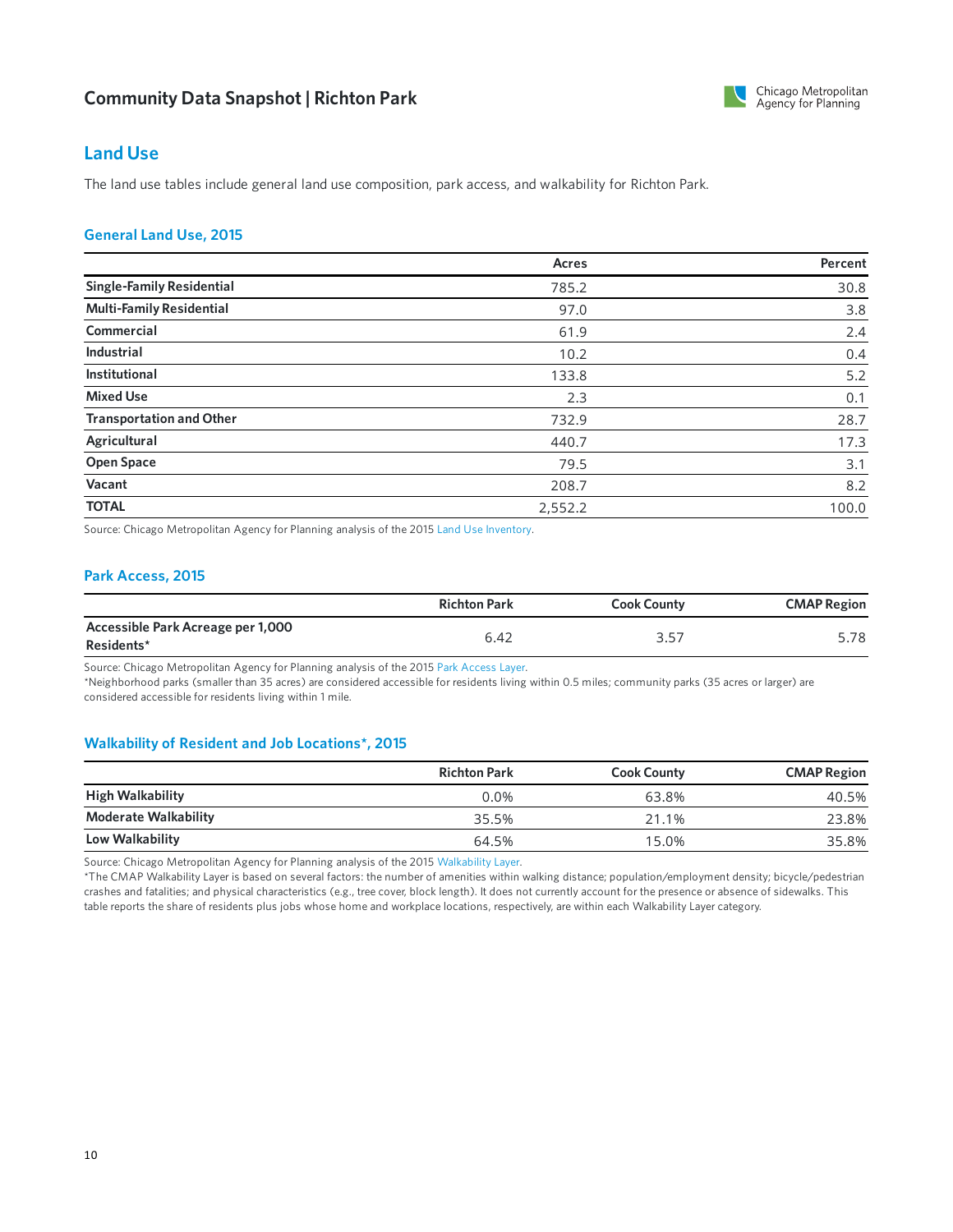

## **Revenue**

The revenue tables include Richton Park revenues based on sales and current land use.

## **General Merchandise Retail Sales, 2020**

|                            | <b>Richton Park</b> | <b>Cook County</b> | <b>CMAP Region</b> |
|----------------------------|---------------------|--------------------|--------------------|
| <b>General Merchandise</b> | \$73,685,085        | \$48,894,117,610   | \$93,778,223,174   |
| <b>Total Retail Sales</b>  | \$103,420,562       | \$66,205,004,950   | \$122,031,206,863  |
| Total Sales per Capita*    | \$7,659             | \$12,736           | \$14,385           |

Source: Illinois Department of Revenue, 2020.

\*Percapita calculations based on population from 2015-2019 American Community Survey five-year estimates.

## **Equalized Assessed Value, 2019**

| Residential       | \$122,359,003 |
|-------------------|---------------|
| Commercial        | \$20,067,192  |
| <b>Industrial</b> | \$145,894     |
| Railroad          | \$1,173,734   |
| Farm              | \$154,509     |
| Mineral           | \$0           |
| <b>TOTAL</b>      | \$143,900,332 |

Sources: Illinois Department of Revenue, 2019.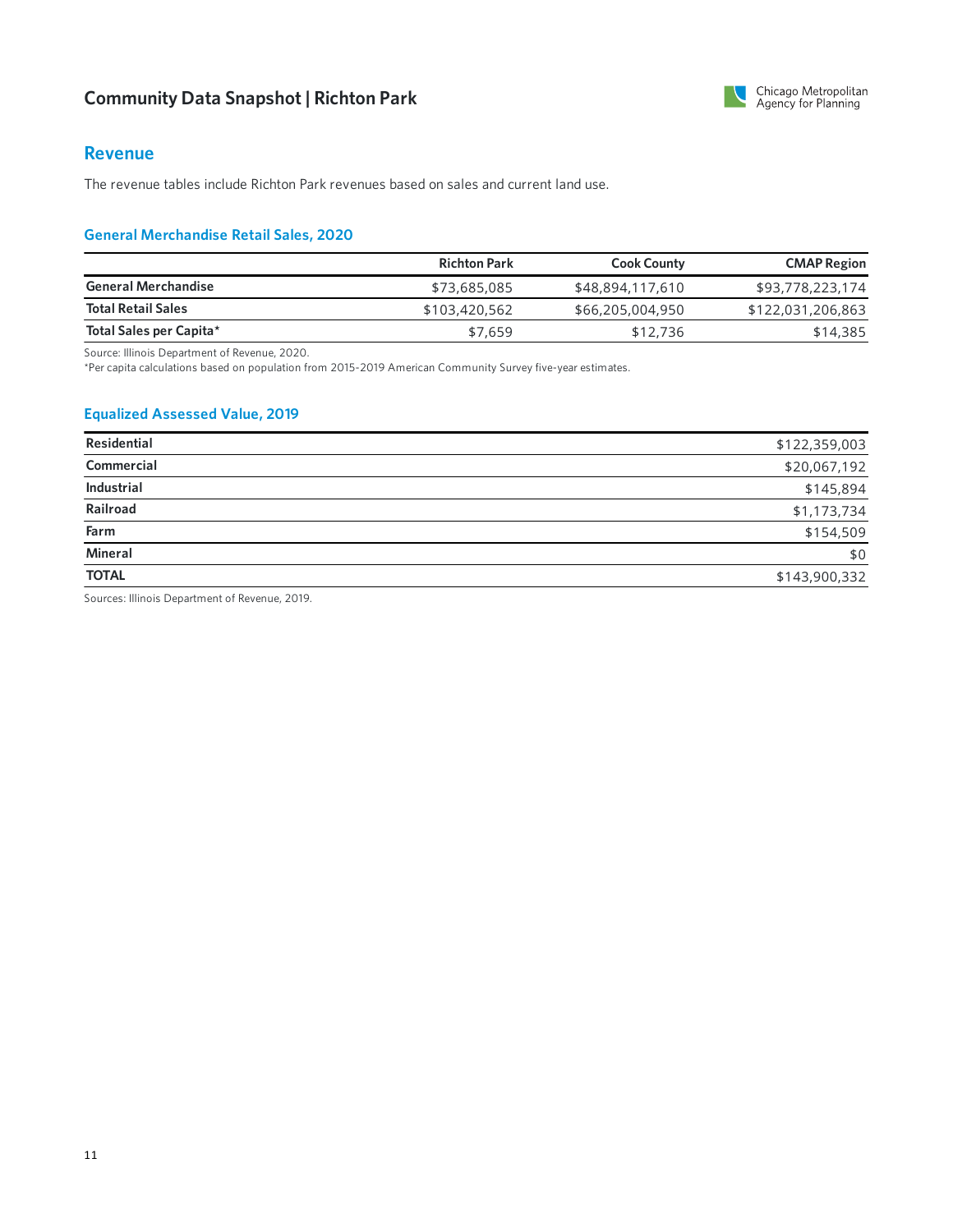

## **Change Over Time**

The time series tables include comparisons of current 2015-2019 ACS estimates to historicyear estimates from the 2000 Census and 2006-2010 ACS.

## **Race and Ethnicity, Over Time**

|                                            | 2000    | 2006-2010 | 2015-2019 |
|--------------------------------------------|---------|-----------|-----------|
|                                            | Percent | Percent   | Percent   |
| <b>White (Non-Hispanic)</b>                | 33.8    | 12.5      | 9.2       |
| Hispanic or Latino (of Any Race)           | 3.9     | 5.3       | 2.8       |
| <b>Black (Non-Hispanic)</b>                | 58.8    | 77.3      | 85.5      |
| Asian (Non-Hispanic)                       | 1.5     | 2.6       | 0.8       |
| <b>Other/Multiple Races (Non-Hispanic)</b> | 2.0     | 2.3       |           |

Source: 2000 Census; 2006-2010 and 2015-2019 American Community Survey five-year estimates. Universe: Total population

## **Age Cohorts, Over Time**

|                   | 2000    | 2006-2010 | 2015-2019 |
|-------------------|---------|-----------|-----------|
|                   | Percent | Percent   | Percent   |
| 19 and Under      | 31.6    | 30.1      | 26.5      |
| 20 to 34          | 20.9    | 20.1      | 18.1      |
| 35 to 49          | 25.6    | 23.0      | 21.0      |
| 50 to 64          | 14.3    | 18.4      | 22.6      |
| 65 and Over       | 7.6     | 8.5       | 11.8      |
| <b>Median Age</b> | 33.3    | 34.9      | 41.4      |

Source: 2000 Census; 2006-2010 and 2015-2019 American Community Survey five-year estimates. Universe: Total population

#### **Educational Attainment\*, Over Time**

|                                        | 2000    | 2006-2010 | 2015-2019 |
|----------------------------------------|---------|-----------|-----------|
|                                        | Percent | Percent   | Percent   |
| Less than High School Diploma          | 9.6     | 8.5       | 6.5       |
| High School Diploma or Equivalent      | 25.0    | 18.9      | 24.4      |
| Some College, No Degree                | 30.8    | 36.6      | 34.0      |
| <b>Associate's Degree</b>              | 9.3     | 8.0       | 9.3       |
| <b>Bachelor's Degree</b>               | 18.5    | 20.9      | 16.3      |
| <b>Graduate or Professional Degree</b> | 6.9     | 7.0       | 9.5       |

Source: 2000 Census; 2006-2010 and 2015-2019 American Community Survey five-year estimates. \*Highest degree or level of school completed by an individual. Universe: Population 25 years and older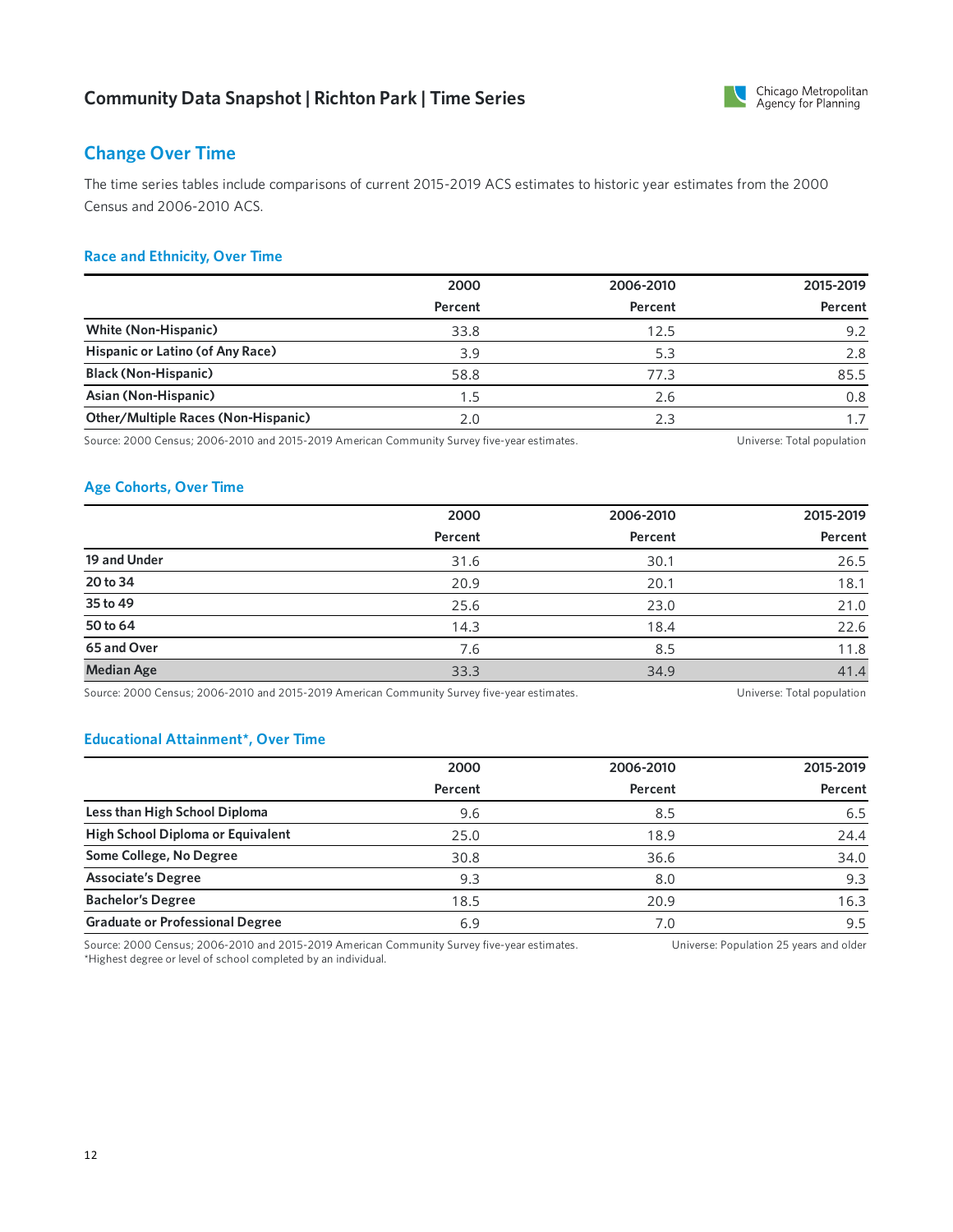

## **Nativity, Over Time**

| 2006-2010* | 2015-2019 |
|------------|-----------|
| Percent    | Percent   |
| 95.9       | 97.6      |
| 4.         | 2.4       |
|            |           |

Source: 2006-2010 and 2015-2019 American Community Survey five-year estimates. 
Universe: Total population
Universe: Total population

\*Universe: Population 5 years and older

## **Language Spoken at Home and Ability to Speak English, Over Time**

|                                                                                | 2006-2010 | 2015-2019                              |
|--------------------------------------------------------------------------------|-----------|----------------------------------------|
|                                                                                | Percent   | Percent                                |
| <b>English Only</b>                                                            | 93.2      | 97.1                                   |
| Spanish                                                                        | 3.6       | 1.6                                    |
| <b>Slavic Languages</b>                                                        | 0.3       | 0.0                                    |
| <b>Chinese</b>                                                                 | 0.0       | 0.0                                    |
| <b>Tagalog</b>                                                                 | 1.0       | 0.3                                    |
| <b>Arabic</b>                                                                  | 0.0       | 0.0                                    |
| Korean                                                                         | 0.0       | 0.0                                    |
| <b>Other Asian Languages</b>                                                   | 0.2       | 0.0                                    |
| <b>Other Indo-European Languages</b>                                           | 1.4       | 0.5                                    |
| <b>Other/Unspecified Languages</b>                                             | 0.4       | 0.4                                    |
| <b>TOTAL NON-ENGLISH</b>                                                       | 6.8       | 2.9                                    |
| Speak English Less than "Very Well"*                                           | 2.3       | 0.6                                    |
| Source: 2006-2010 and 2015-2019 American Community Survey five-year estimates. |           | Universe: Population 5 years and older |

\*For people who speak a language other than English at home, the ACS asks whether they speak English "very well," "well," "not well," or "not at all."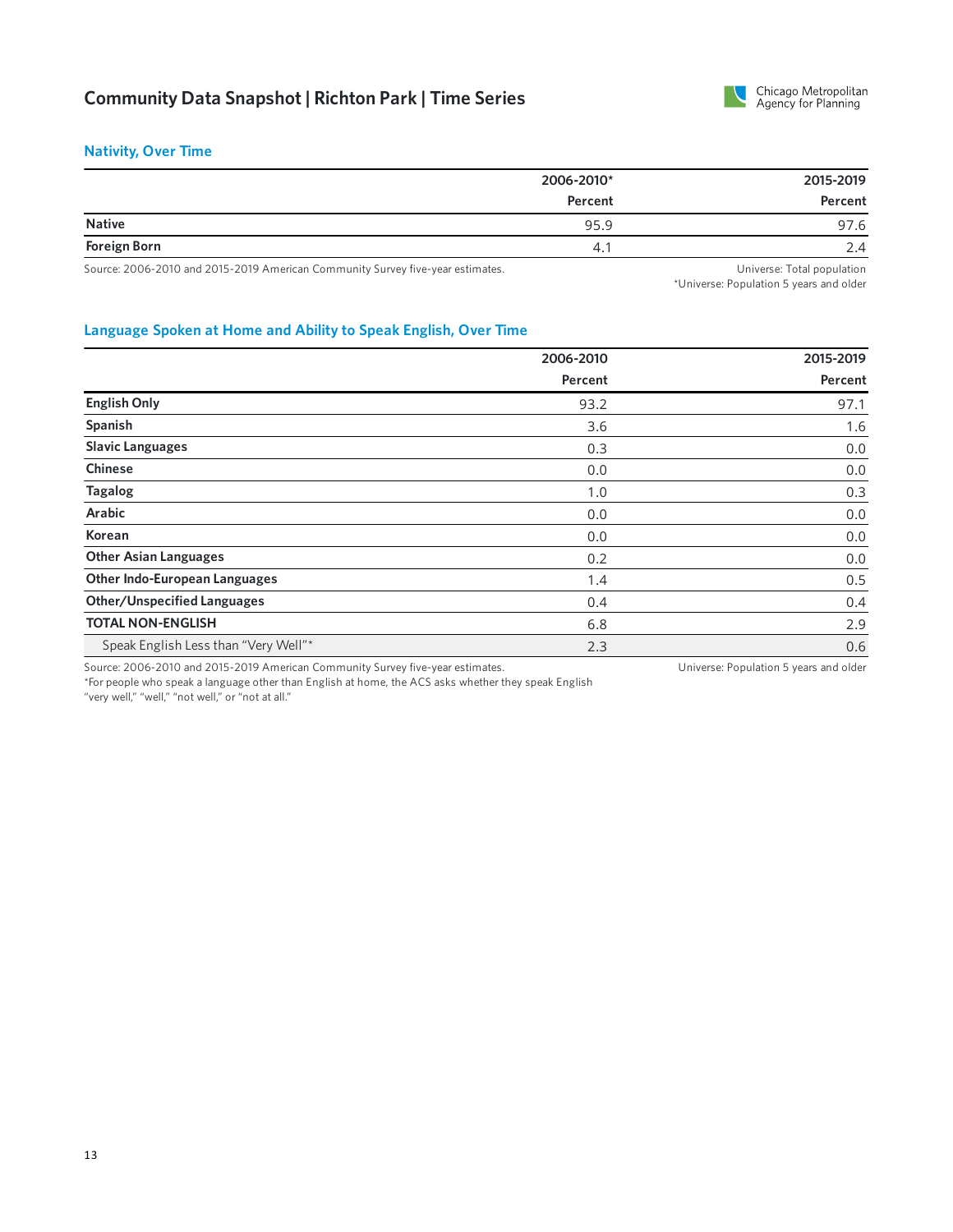

#### **Household Size, Over Time**

|                            | 2006-2010 | 2015-2019 |
|----------------------------|-----------|-----------|
|                            | Percent   | Percent   |
| 1-Person Household         | 34.7      | 35.0      |
| 2-Person Household         | 23.3      | 23.5      |
| 3-Person Household         | 19.5      | 16.7      |
| 4-or-More-Person Household | 22.6      | 24.7      |

Source: 2006-2010 and 2015-2019 American Community Survey five-year estimates. 
Universe: Occupied housing units

## **Household Type, Over Time**

|                          | 2006-2010 |         |
|--------------------------|-----------|---------|
|                          | Percent   | Percent |
| Family                   | 61.8      | 63.4    |
| Single Parent with Child | 15.1      | 12.3    |
| Non-Family               | 38.2      | 36.6    |
|                          |           |         |

Source: 2006-2010 and 2015-2019 American Community Survey five-year estimates. The Manusculi Community Survey five-year estimates.

#### **Household Income, Over Time**

|                                    | 2006-2010      | 2015-2019                                                 |
|------------------------------------|----------------|-----------------------------------------------------------|
|                                    | (2019 Dollars) | (2019 Dollars)                                            |
| <b>Median Income</b>               | \$64,104       | \$62,858                                                  |
| $\sim$<br>$\cdot$ $\sim$<br>$\sim$ |                | $\cdots$ $\sim$ $\cdots$ $\cdots$<br>$\sim$ $\sim$ $\sim$ |

Source: 2006-2010 and 2015-2019 American Community Survey five-year estimates. The Manuscription of the Universe: Occupied housing units

#### **Housing Occupancy and Tenure, Over Time**

|                               | 2000    | 2006-2010 | 2015-2019 |
|-------------------------------|---------|-----------|-----------|
|                               | Percent | Percent   | Percent   |
| <b>Occupied Housing Units</b> | 96.8    | 90.7      | 91.0      |
| Owner-Occupied*               | 65.7    | 66.4      | 56.4      |
| Renter-Occupied*              | 34.3    | 33.6      | 43.6      |
| <b>Vacant Housing Units</b>   | 3.2     | 9.3       | 9.0       |

Source: 2000 Census; 2006-2010 and 2015-2019 American Community Survey five-year estimates. Universe: Housing units

\*Universe: Occupied housing units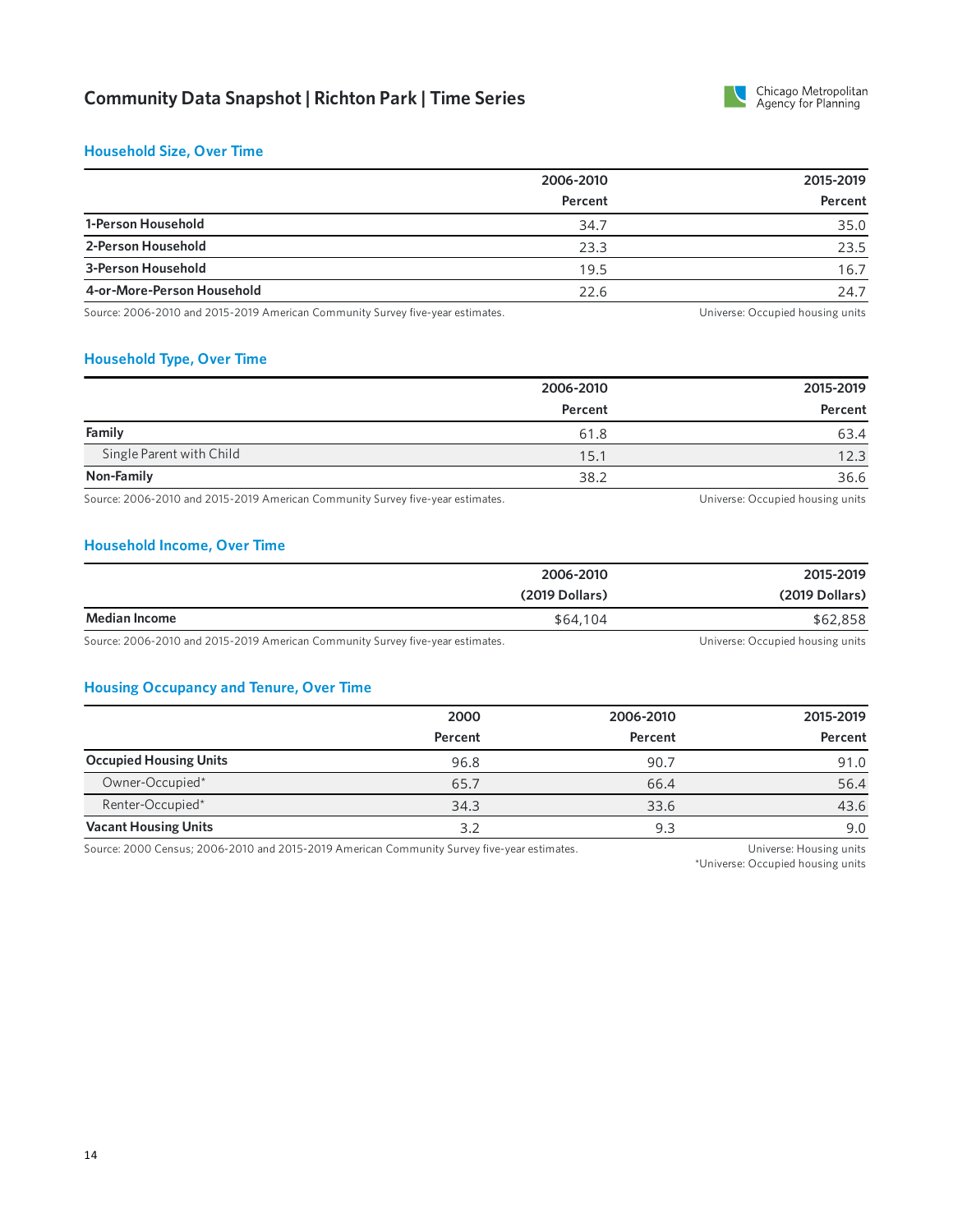

## **Housing Costs as a Percentage of Household Income\*, Over Time**

|                      | 2006-2010 | 2015-2019 |  |
|----------------------|-----------|-----------|--|
|                      | Percent   | Percent   |  |
| Less than \$20,000   | 10.9      | 17.0      |  |
| Less than 20 Percent | 0.2       | 0.4       |  |
| 20 to 29 Percent     | 2.6       | 4.4       |  |
| 30 Percent or More   | 8.1       | 12.2      |  |
| \$20,000 to \$49,999 | 32.1      | 22.8      |  |
| Less than 20 Percent | 1.9       | 1.9       |  |
| 20 to 29 Percent     | 5.8       | 1.8       |  |
| 30 Percent or More   | 24.4      | 19.1      |  |
| \$50,000 to \$74,999 | 16.4      | 19.8      |  |
| Less than 20 Percent | 3.1       | 7.1       |  |
| 20 to 29 Percent     | 7.2       | 6.9       |  |
| 30 Percent or More   | 6.1       | 5.8       |  |
| \$75,000 or More     | 36.8      | 40.4      |  |
| Less than 20 Percent | 17.3      | 28.3      |  |
| 20 to 29 Percent     | 12.8      | 7.6       |  |
| 30 Percent or More   | 6.8       | 4.5       |  |

Source: 2006-2010 and 2015-2019 American Community Survey five-year estimates.

Universe: Occupied housing units

\*Excludes households with zero/negative income, and renting households paying no cash rent.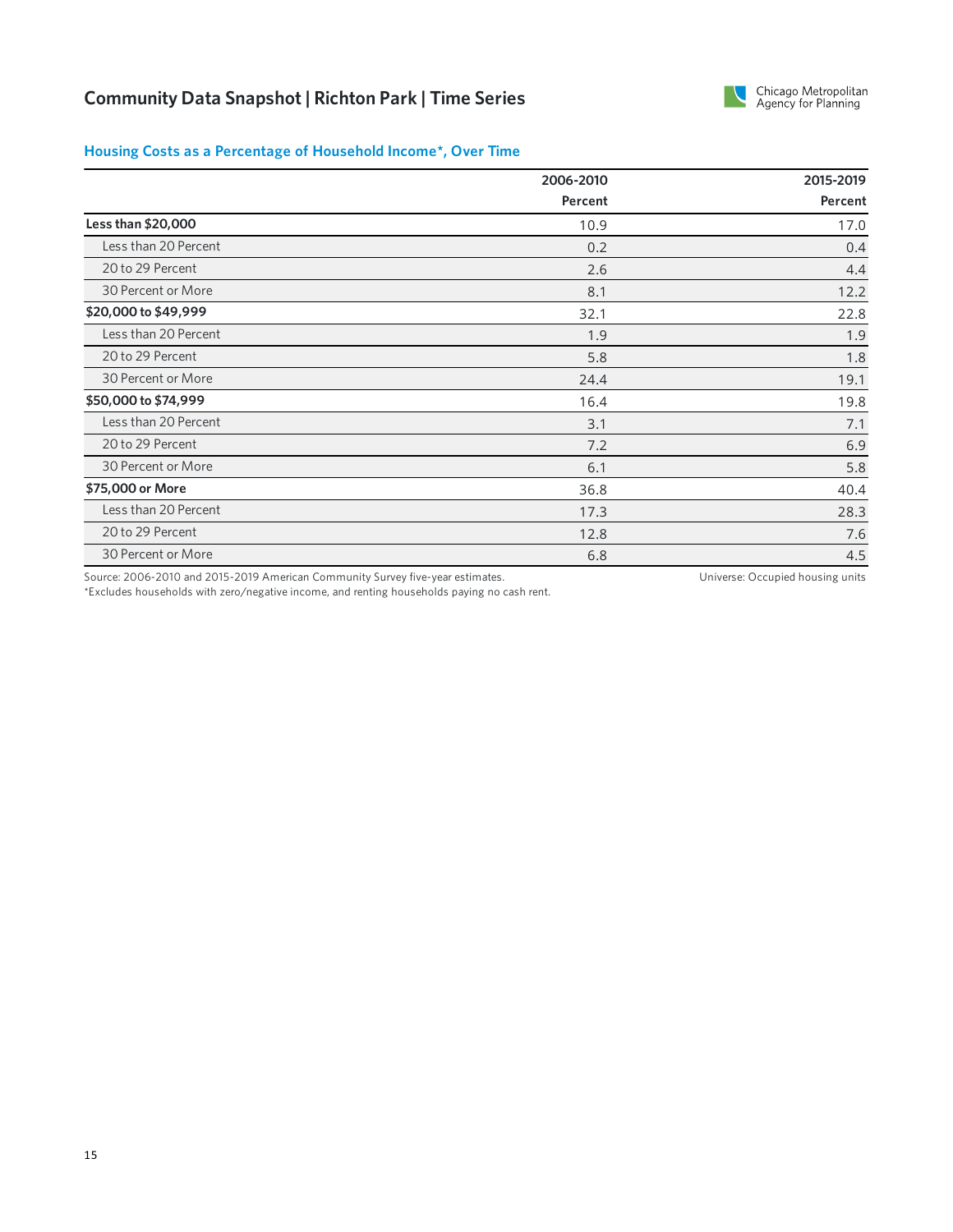

## **Housing Type, Over Time**

|                                                                                                                 | 2006-2010 | 2015-2019 |
|-----------------------------------------------------------------------------------------------------------------|-----------|-----------|
|                                                                                                                 | Percent   | Percent   |
| <b>Single Family, Detached</b>                                                                                  | 56.3      | 57.6      |
| <b>Single Family, Attached</b>                                                                                  | 7.9       | 9.5       |
| 2 Units                                                                                                         | 0.9       | 0.7       |
| 3 or 4 Units                                                                                                    | 3.1       | 2.7       |
| 5 or More Units                                                                                                 | 31.9      | 29.4      |
| Mobile Home/Other*                                                                                              | 0.0       | 0.2       |
| the contract of the contract of the contract of the contract of the contract of the contract of the contract of |           |           |

Source: 2006-2010 and 2015-2019 American Community Survey five-year estimates. \*"Other" includes boats, recreational vehicles (RVs), vans, etc.

Universe: Housing units

## **Housing Size, Over Time**

|                           | 2006-2010 | 2015-2019 |
|---------------------------|-----------|-----------|
|                           | Percent   | Percent   |
| O or 1 Bedroom            | 16.2      | 15.6      |
| 2 Bedrooms                | 24.1      | 24.6      |
| 3 Bedrooms                | 36.5      | 37.2      |
| 4 Bedrooms                | 21.1      | 20.6      |
| <b>5 or More Bedrooms</b> | 2.1       | 2.0       |
| Median Number of Rooms*   | 5.9       | 5.9       |

Source: 2006-2010 and 2015-2019 American Community Survey five-year estimates.

Universe: Housing units

\*Includes living rooms, dining rooms, kitchens, bedrooms, etc., that are separated by built-in, floor-to-ceiling walls. Excludes bathrooms, porches, balconies, foyers, halls, and unfinished basements.

#### **Housing Age, Over Time**

|                           | 2006-2010 | 2015-2019 |
|---------------------------|-----------|-----------|
|                           | Percent   | Percent   |
| Built 2000 or Later       | 15.2      | 11.8      |
| <b>Built 1970 to 1999</b> | 66.9      | 64.8      |
| Built 1940 to 1969        | 15.4      | 19.1      |
| <b>Built Before 1940</b>  | 2.5       | 4.2       |
| <b>Median Year Built</b>  | 1978      | 1978      |

Source: 2006-2010 and 2015-2019 American Community Survey five-year estimates. 
Universe: Housing units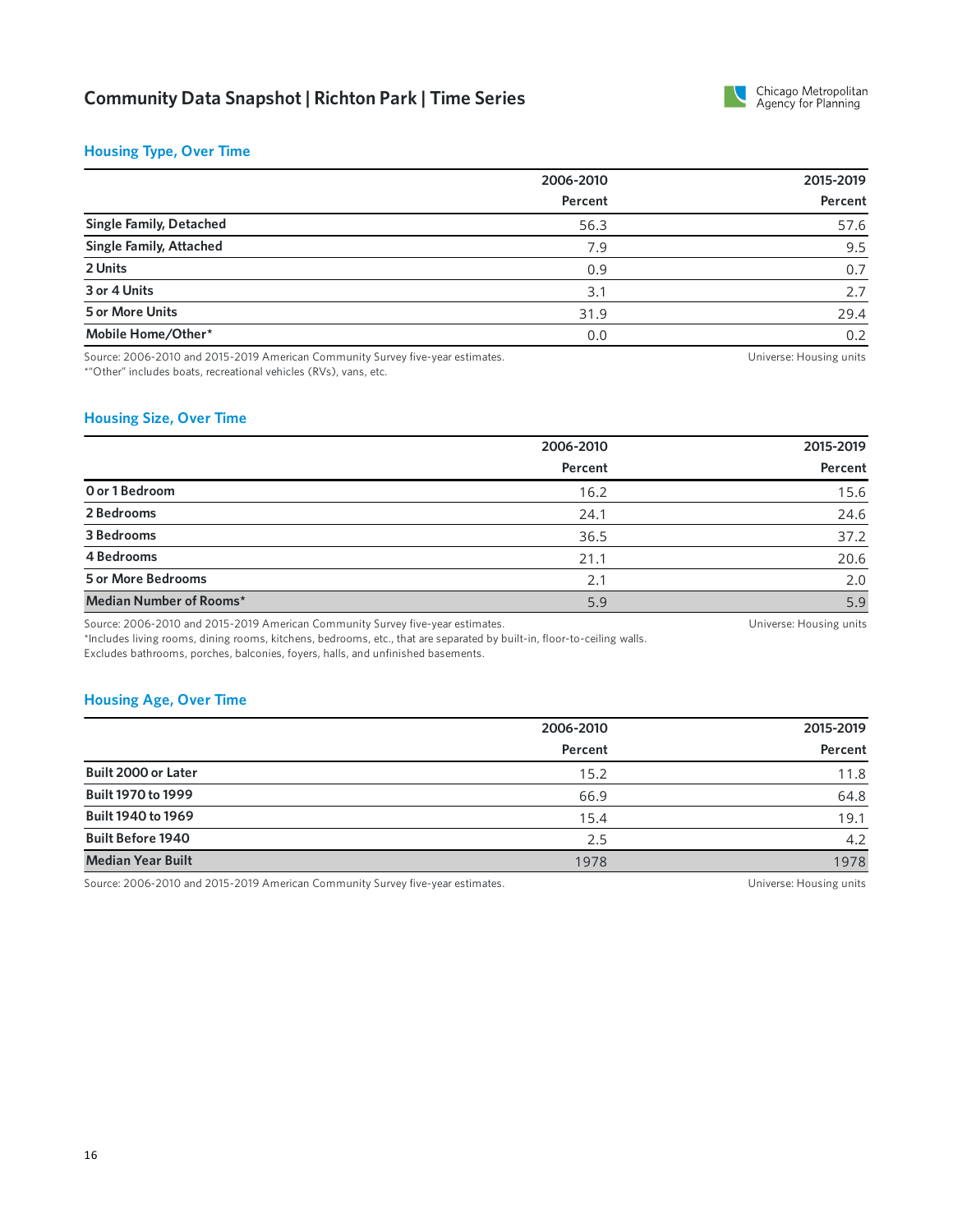

## **Vehicles Available per Household, Over Time**

|                              | 2006-2010 | 2015-2019 |
|------------------------------|-----------|-----------|
|                              | Percent   | Percent   |
| No Vehicle Available         | 7.6       | 10.1      |
| 1 Vehicle Available          | 41.9      | 42.2      |
| 2 Vehicles Available         | 36.5      | 30.4      |
| 3 or More Vehicles Available | 13.9      | 17.3      |

Source: 2006-2010 and 2015-2019 American Community Survey five-year estimates. 
Universe: Occupied housing units

#### **Mode of Travel to Work, Over Time**

|                                    | 2006-2010 | 2015-2019 |
|------------------------------------|-----------|-----------|
|                                    | Percent   | Percent   |
| Work at Home*                      | 0.3       | 3.6       |
| <b>Drive Alone</b>                 | 69.8      | 77.9      |
| Carpool                            | 7.6       | 2.8       |
| <b>Transit</b>                     | 15.2      | 9.9       |
| <b>Walk or Bike</b>                | 3.9       | 0.5       |
| Other                              | 3.2       | 5.1       |
| <b>TOTAL COMMUTERS</b>             | 99.7      | 96.4      |
| <b>Mean Commute Time (Minutes)</b> | 37.3      | 38.1      |

Source: 2006-2010 and 2015-2019 American Community Survey five-year estimates. \*Not included in total commuters or mean commute time.

Universe: Workers 16 years and older

#### **Employment Status, Over Time**

|                        | 2006-2010 | 2015-2019 |
|------------------------|-----------|-----------|
|                        | Percent   | Percent   |
| In Labor Force         | 74.2      | 64.2      |
| Employed <sup>†*</sup> | 86.9      | 86.6      |
| Unemployed*            | 13.1      | 13.2      |
| Not in Labor Force     | 25.8      | 35.8      |

Source: 2006-2010 and 2015-2019 American Community Survey five-year estimates. Does not include employed population in the Armed Forces. †

Universe: Population 16 years and older \*Universe: In labor force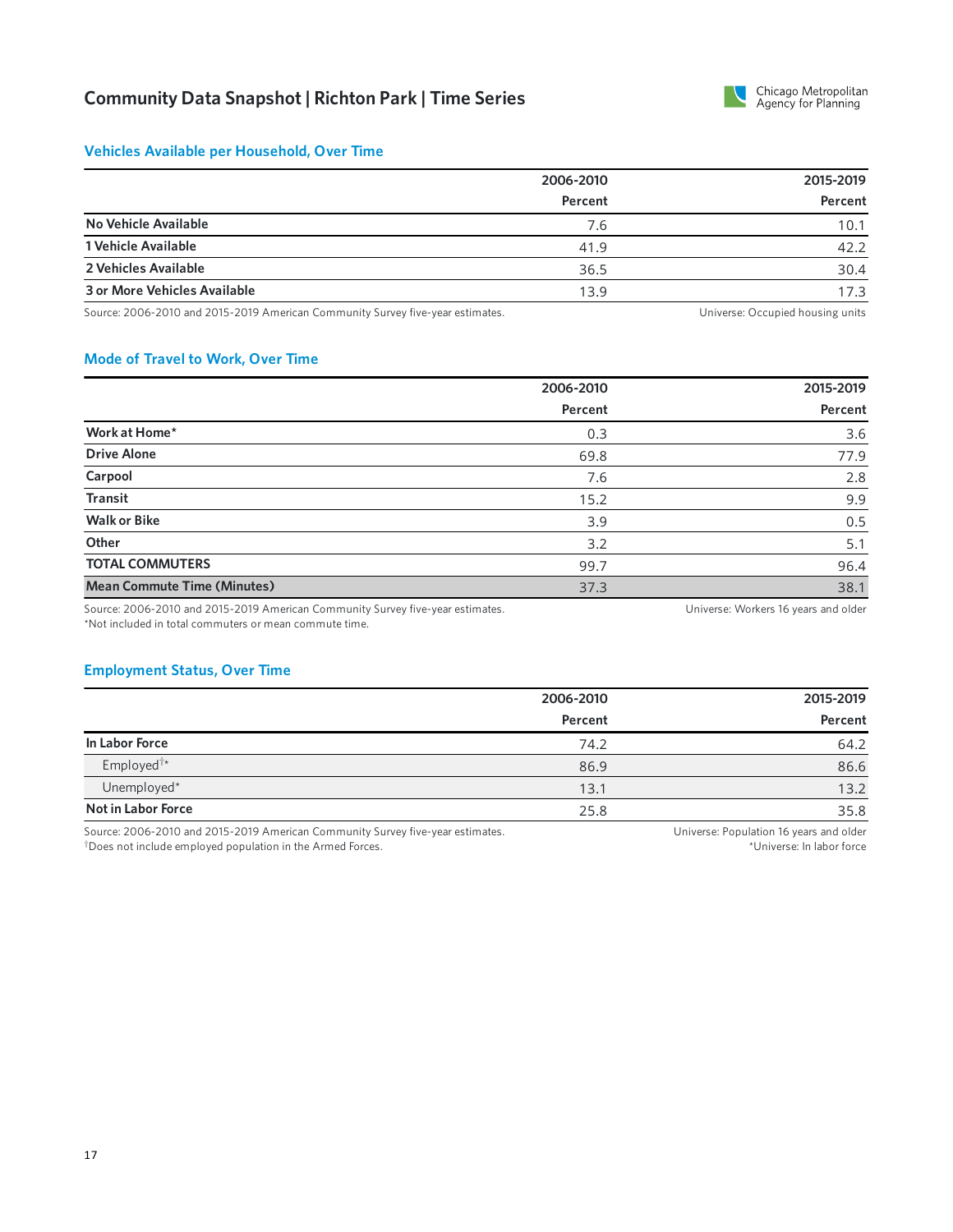## **Community Data Snapshot | Richton Park | Water Supply**



## **Water Supply**

CMAP supports an integrated approach to water resource management, and encourages communities to incorporate water supply and demand considerations into land use, transportation, and infrastructure investment decisions. Assessing demand, price, and loss trends of a community can inform decisions that strengthen regional water supply management, maintain drinking water infrastructure, and manage demand. CMAP's ON TO 2050 plan contains more [information](https://www.cmap.illinois.gov/2050/environment/water-supply#water-planning) about how communities can coordinate and conserve our shared water supply resources.

## **Water Source and Demand Trends of Richton Park\***

**Primary Water Source:** Shallow Groundwater\*\*

|                             | 2003 MGD*** | 2013 MGD***   | <b>Percent Change</b> |
|-----------------------------|-------------|---------------|-----------------------|
| Total Water Withdrawals**** | 1.25        | .16           | $-7.2$                |
| Residential Sector          | 1.14        | $^{\circ}.05$ | $-7.2$                |
| Non-Residential Sector      | 0 1 2       | 0.1           | $-7.2$                |

Source: Analysis of Illinois Water Inventory Program water withdrawal data (2003-2013).

\*Only available for municipalities with community water suppliers providing service to the majority of the community.

\*\*The primary water source of a community is based on the source of the majority of withdrawals from all wells and intakes within the community, including community water suppliers and industrial and commercial businesses. The majority of withdrawals is calculated as an average from yearly data, given year to year fluctuations.

\*\*\*Millions of gallons per day.

\*\*\*\*Total includes all community water suppliers and industrial and commercial wells/intakes within a municipality; private residential wells are not included. Residential sector includes withdrawals identified as residential by community water suppliers. Non-residential sector includes withdrawals identified as nonresidential by the community water suppliers and withdrawals from industrial and commercial wells/intakes.

## **Daily Residential Water Demand per Capita**

|                       |      | <b>Richton Park</b> |                       |       |      | <b>CMAP Region</b>    |
|-----------------------|------|---------------------|-----------------------|-------|------|-----------------------|
|                       | 2003 | 2013                | <b>Percent Change</b> | 2003  | 2013 | <b>Percent Change</b> |
| Residential* (GPCD**) | 87.8 | 76.6                | $-12.8$               | 104.2 | 87.5 | $-16.0$               |

Source: Analysis of Illinois Water Inventory Program water withdrawal data (2003-2013).

\*Residential sector includes withdrawals identified as residential by community water suppliers. The prevalence of private residential wells orcommunity water suppliers that provide water outside of the municipal boundary could lead to artificially lower or higher GPCD values respectively.

\*\*Gallons of water percapita per day (estimated unit use). Population values used in sector totals come from the U.S. Census.

## **Water and Wastewater Price Trends\***

| <b>REAL PRICE PER 1,000 GALLONS</b> | 2008<br>(2018 Dollars) | 2018<br>(2018 Dollars) | Percent<br>Change | Annualized<br><b>Percent Change</b> |
|-------------------------------------|------------------------|------------------------|-------------------|-------------------------------------|
| <b>Drinking Water</b>               | \$3.92                 | \$6.03                 | 53.9              | 4.4                                 |
| Sewer                               | \$1.29                 | \$1.50                 | 16.7              | 1.6                                 |
| Combined** (if Applicable)          | N/A                    | N/A                    | N/A               | N/A                                 |

Source: Illinois-Indiana Sea Grant Water Rates Data for Northeastern Illinois, IISG19-RCE-RLA-031.

\*Only available forcommunities with water utilities and that responded to data requests. Percent changes and 2008 prices were adjusted for inflation using the U.S. Bureau of Labor Statistics' Consumer Price Index for the Chicago-Naperville-Elgin region.

\*\*Some utilities combine drinking water and sewer prices, rather than separating them out as two distinct rates.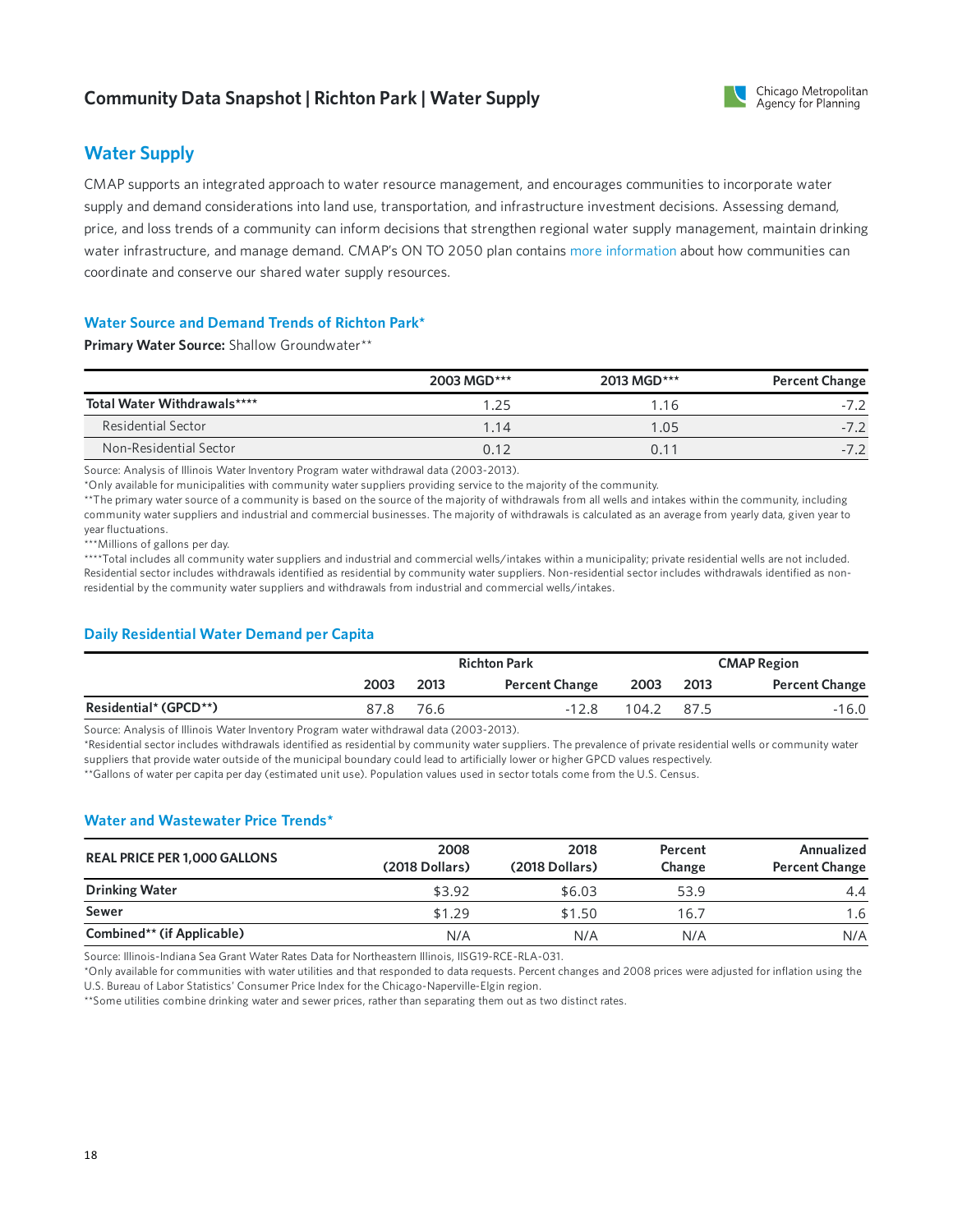

#### **WaterLoss\***

**Reporting utility:** nan

|                                                      | 2017 |
|------------------------------------------------------|------|
| Nonrevenue Water (Millions of Gallons per<br>$Day**$ | N/A  |
| <b>Annual Cost of Nonrevenue Water</b>               | N/A  |
| Percent of Nonrevenue Water to Water<br>Supplied***  | N/A  |

Source: Illinois Department of Natural Resources, Lake Michigan Allocation Program, 2017.

\*Data is only regionally available forLake Michigan permittees; water losses from othercommunities and industrial and commercial businesses are not reported to the state.

\*\*Nonrevenue water is the difference between net annual pumpage (water supplied) and billed, authorized consumption. Non-revenue water includes water that is lost from the system due to underregistration of meters, systematic data handling errors, leakage anywhere within the distribution system, unauthorized consumption, or unbilled authorized consumption.

\*\*\*The threshold for permit compliance is less than 12% of water supplied in Water Year 2015, decreasing to no more than 10% by Water Year 2019 and all years thereafter. Permittees that exceed the threshold are required to submit a water system improvement plan.